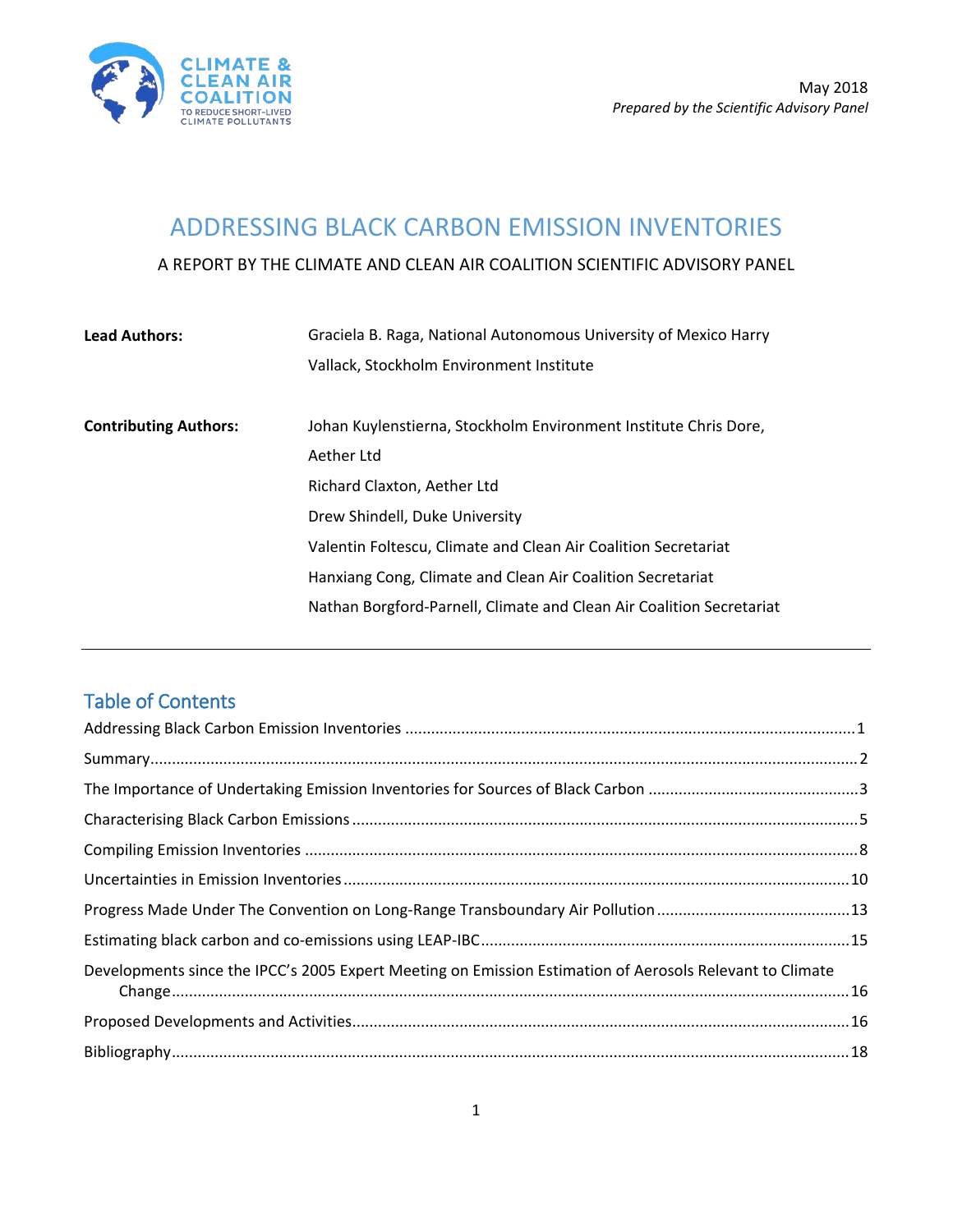

#### <span id="page-1-0"></span>**Summary**

- o Black Carbon (BC) has a strong influence on radiative forcing, affecting the climate globally and regionally, and is responsible for a significant proportion of the global forcing to date. BC deposited on the cryosphere leads to enhanced melting rates and can affect the intensity and distribution of precipitation.
- o Black carbon, and co-emitted substances from key sources, form a significant fraction of ambient fine particulate matter (PM<sub>2.5</sub>), which is the most important global environmental health risk.
- o The development of emission inventories of black carbon and co-emitted substances is important in estimating the net impacts of measures addressing BC on climate and human health. The rate of near-term global warming can be influenced by implementing key measures to limit the emission and formation of Short-Lived Climate Pollutants (SLCPs). The Climate and Clean Air Coalition (CCAC) has undertaken actions to promote mitigation action on SLCPs, including BC.
- o The CCAC is promoting emission inventories of BC and co-emitted pollutants by countries that can provide a basis for evaluation of benefits across relevant sectors, to develop plans to reduce emissions. This is being implemented with partner countries of CCAC, within the initiative 'Supporting National Action and Planning on SLCPs' (SNAP) using the LEAP-IBC (Long-range Energy Alternatives Planning- Integrated Benefits Calculator) tool.
- o The emission inventory approaches in LEAP-IBC are based to a large extent on European Monitoring and Evaluation Programme/European Environment Agency (EMEP/EEA) *Emissions Inventory Guidebook* for non-GHGs, and for GHGs, the Intergovernmental Panel on Climate Change (IPCC) *Guidelines for Greenhouse Gas Inventories*. A default emission factor dataset used by this tool is available on line.
- o The IPCC has not yet undertaken development of emission inventory guidance on non-GHGs, including BC. The EMEP/EEA Guidebook has included default emission factors for BC since 2013 but tends to focus on sources of relevance to industrialised countries.
- o There is a need for improved emission factors associated with sources more prevalent in the developing world, such as biomass cookstoves, traditional brick kilns, and open-burning of solid waste. There are large uncertainties in emission estimates of BC and other components of PM from such sources for a range of reasons, including poor characterisation of emissions from sources typical of developing countries.
- o Issues around the definition and measurement of BC versus elemental carbon (EC) introduce additional uncertainty, although this is likely to small compared to the uncertainty around emission factors and activity data.
- o Focussing on 'uncertainty' is a problem if important, though uncertain, information is ignored in public debate and policy-making. The uncertainties in BC emission estimation may be relatively large, but such uncertainties are also inherent in emissions estimates for nitrous oxide and methane, which has not prevented these substances from being included in the IPCC guidelines.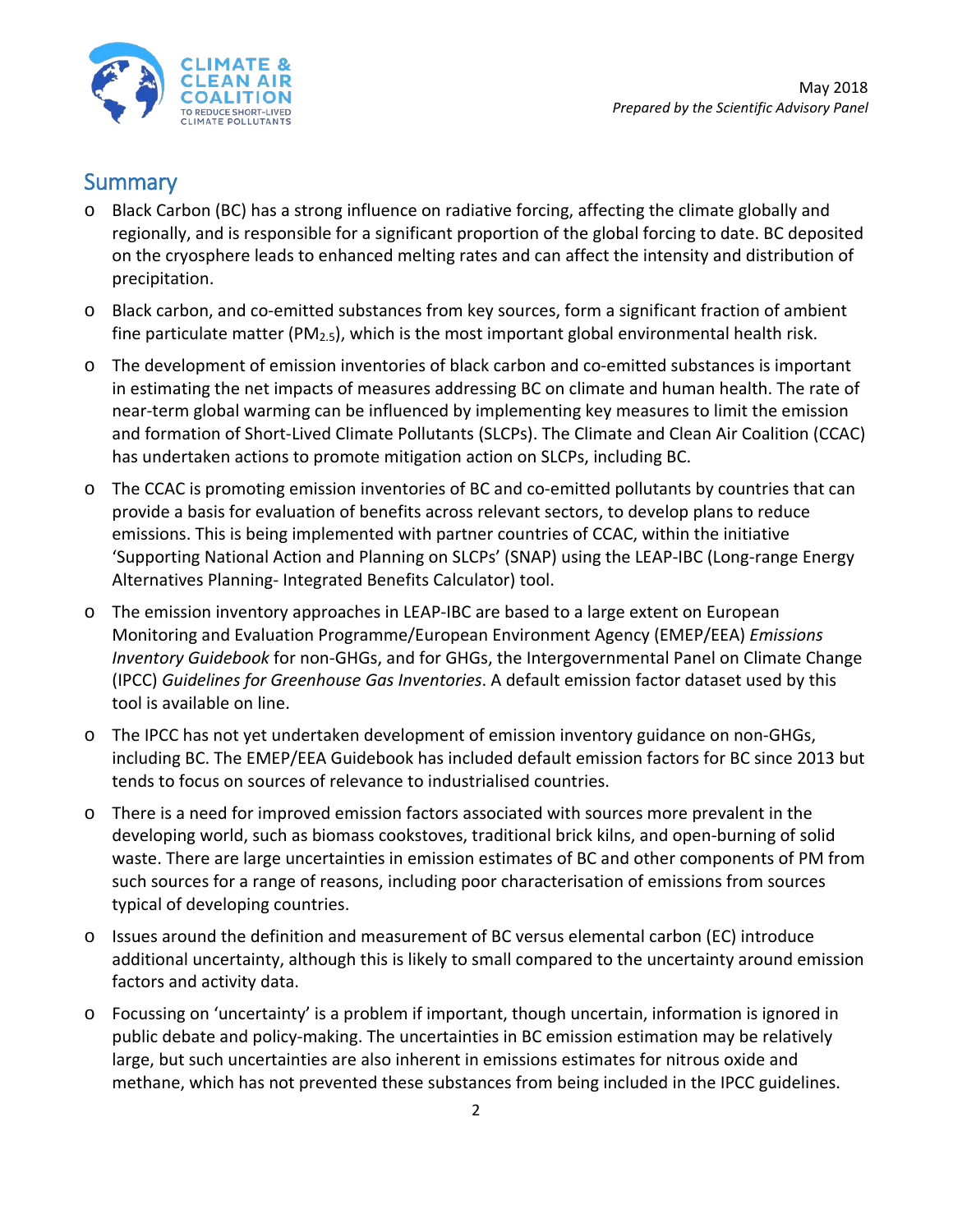

- o The 2005 report of the IPCC Expert Meeting on Emission Estimation of Aerosols Relevant to Climate Change, stated that "it is not possible, at this stage, to reliably produce internationally comparable national emission estimates…". Since then, internationally comparable BC emission inventories for European countries have been compiled and reported under the auspices of the UN-ECE CLRTAP. Also, within the SNAP initiative of the CCAC, countries are producing emission inventories of pollutants (including BC) using the LEAP-IBC tool which provides a standardised approach and includes fully referenced default emission factors.
- o There is an urgent need for the development of authoritative emission inventory guidance on short-lived climate forcers, including BC, to promote internal consistency between GHGs emission inventories and non-GHGs emission inventories, within and across the various assessments (including IPCC's).
- o A comprehensive, transparent (fully referenced), on-line emission factor database (for BC, OC and other co-emitted substances, including  $CO<sub>2</sub>$ ) for use globally, is required to drive improvements in the quality of BC and co-emitted pollutant emission inventories and to reduce the uncertainty.

This briefing report provides a basis for feedback and discussion aimed to agree on a way forward for the development and improvement of national black carbon emissions inventories.

# <span id="page-2-0"></span>The Importance of Undertaking Emission Inventories for Sources of Black **Carbon**

Black carbon (BC) is emitted during the incomplete combustion of fossil fuels and biomass. It forms part of the ambient fine particulate matter, characterized as PM<sub>2.5</sub>. The sources of BC are also sources of other components of PM<sub>2.5</sub>, including other directly emitted particles – organic carbon and PM<sub>2.5</sub> of mineral origin – and the gases sulfur dioxide (SO<sub>2</sub>), nitrogen oxides (NO<sub>x</sub>) and ammonia (NH<sub>3</sub>) which react in the atmosphere to form nitrate, sulphate and ammonium which constitute the secondary inorganic fraction of the PM<sub>2.5</sub> burden. The sources can be either natural or anthropogenic. The World Health Organization (WHO) has declared  $PM_{2.5}$  concentrations the most important global environmental health risk and has issued recommendations to countries to lower ambient concentrations (WHO, 2016). Various studies have considered the health impact of BC in relation to other components of PM2.5 and suggest that BC may have larger effects than undifferentiated PM2.5 (e.g. Smith et al., 2009). In studies taking BC and PM2.5 into account simultaneously, associations are robust for BC according to the assessment made by WHO/EU-REVIHAAP (2013). Black Carbon is carcinogenic and has other deleterious health effects, e.g. to the cardiovascular system, and is linked to premature deaths (Dominici et al., 2006; EPA, 2009; WHO/EU-REVIHAAP, 2013).

On average, BC-containing particles comprise around 10% of PM2.5 mass in ambient air (Christoforou et al., 2000; Chow et al., 2002; Viidanoja et al., 2002; Baumgardner et al., 2007, Chow et al., 2011; Chen et al., 2014; Briggs and Long, 2016), but it can reach up to 30% depending on the location and dominant sources (e.g. residential heating/cooking with solid biomass fuel, Gramsch et al., 2014). Implementing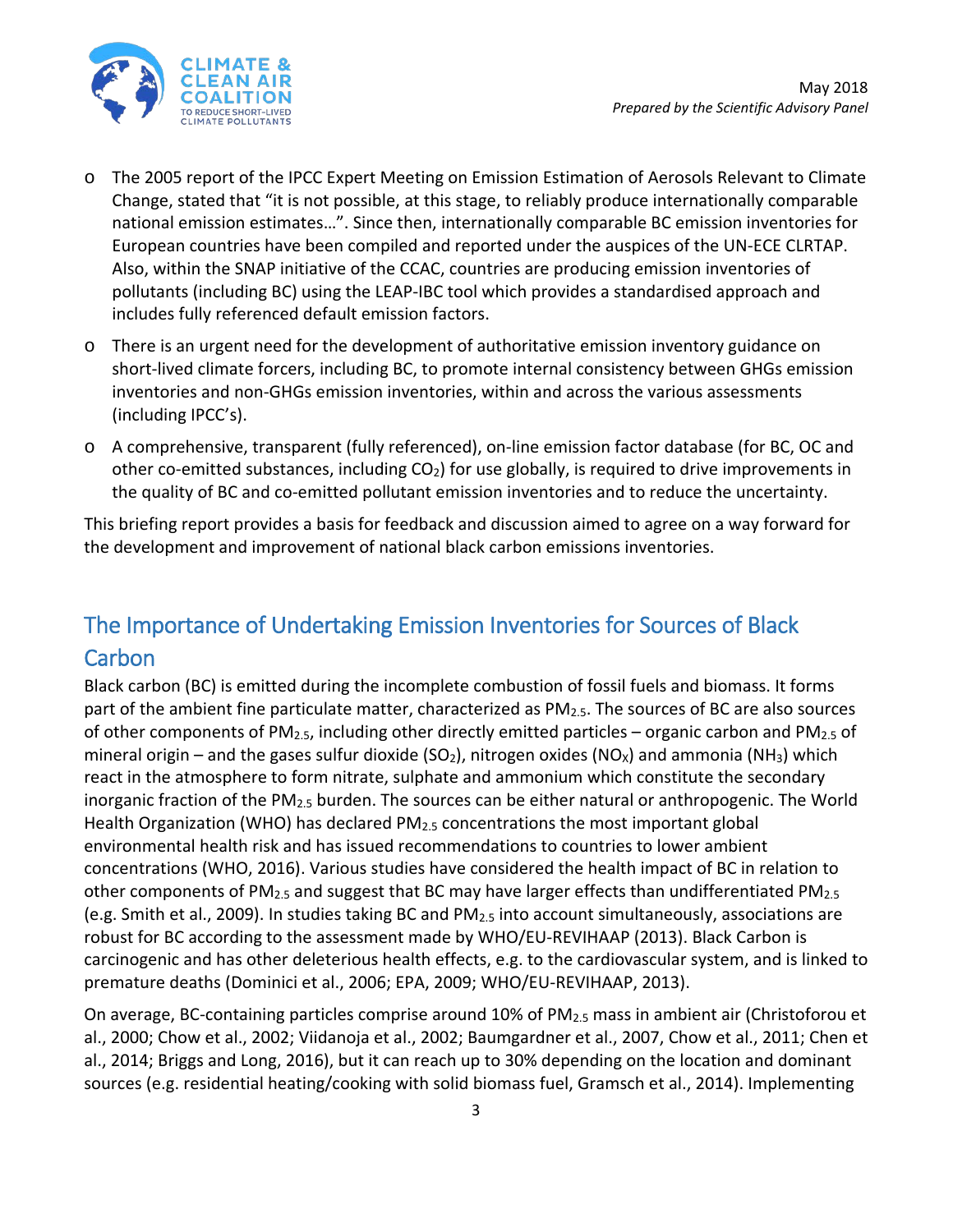

specific measures to reduce BC emissions from key sources, both in the urban and rural environments is desirable to protect human health. This is achieved through the reduction in BC itself as well as the emissions giving rise to other components of PM2.5. Understanding the impacts of any measure requires the estimation of emissions of BC and co-emitted pollutants.

Black carbon has a strong influence on radiative forcing, affecting the climate globally, as well as a strong regional signature and is responsible for a significant proportion of the forcing to date (Bond et al., 2013; IPCC, 2013). Many papers and reports highlight significant BC contribution to changes in surface temperature and the vertical structure of temperature in the atmosphere, leading to changes in weather patterns and affecting regional precipitation (Ramanathan and Carmichael, 2008; IPCC, 2013). Studies have also documented the impact of BC deposited on the cryosphere, leading to enhanced melting rates (IPCC, 2013).

Studies have indicated the potential to reduce the rate of near-term warming by implementing key measures to limiting the emission and formation of Short-Lived Climate Pollutants (SLCPs) (UNEP/WMO 2011; Shindell et al. 2012). The Climate and Clean Air Coalition (CCAC) has undertaken to promote mitigation action on SLCPs, including BC. The other SLCPs in focus are methane, tropospheric ozone and hydrofluorocarbons. Further, CCAC activities aim to promote a '*Multiple Benefits Pathway*' approach towards achieving the temperature targets. Such an approach will provide the greatest benefits to sustainable development, such as through avoided health and crop yield impacts, and at the same time reduce climate impacts due to the avoided cumulative warming that will result from implementing SLCP and greenhouse gas (GHG) mitigation strategies.

As part of these activities, CCAC is promoting the development of emission inventories of BC and coemitted pollutants that can provide a basis for evaluation across countries and relevant sectors, from which actions can be planned to reduce emissions. This is being implemented with partner countries of CCAC, using the LEAP-IBC tool (see Section 6) within the SNAP Initiative – or 'Supporting National Action and Planning on SLCPs'. The emission inventory approaches in this tool are based to a large extent on European Monitoring and Evaluation Programme/European Environment Agency (EMEP/EEA) guidance for non-GHGs and Intergovernmental Panel on Climate Change (IPCC) guidance on GHGs. The IPCC has not yet undertaken development of emission inventory guidance on non-GHGs, including BC. Guidance covering all short-lived climate forcers is likely to improve the internal consistency between GHGs emission inventories and climate forcing-non-GHGs emission inventories, within and across the various assessments and mitigation strategies, and improve integration and comparability in terms of the emissions inputs into the various models.

Quantifying impacts of implementing emission reduction strategies on sources of BC, and for the *Multiple Benefits Pathway* approach to be mainstreamed into policies and action, requires that countries are provided with authoritative guidance on how to compile emission inventories for BC, and for the co-emitted pollutants that affect both air quality and climate.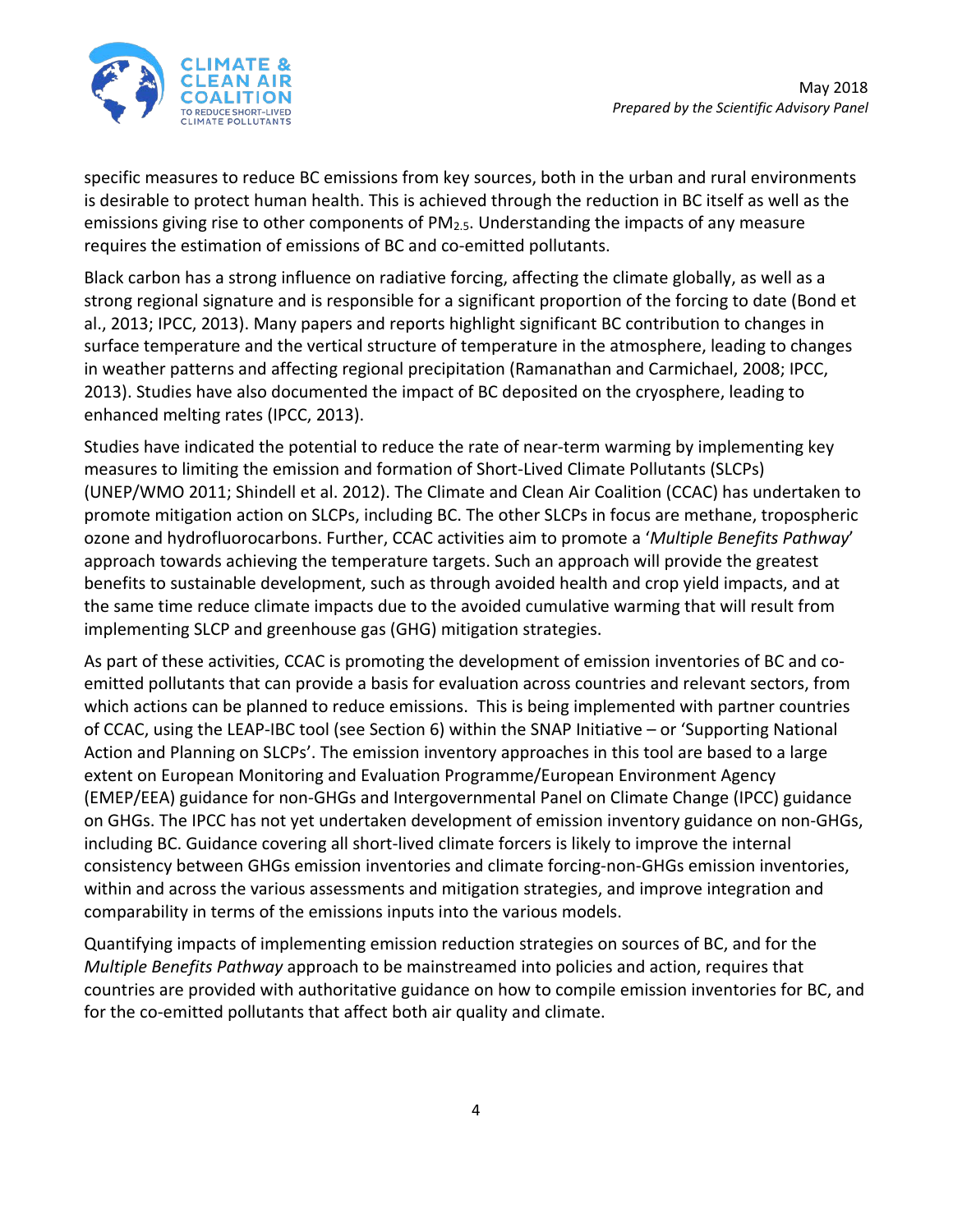

# <span id="page-4-0"></span>Characterising Black Carbon Emissions

The term 'black carbon' is used to represent primary particles emitted during the incomplete combustion of fossil fuels and biomass from different source sectors. The black carbon particles are composed mainly of carbon, and are measured by using optical absorption measurement techniques. The term 'elemental carbon' (EC) is also used extensively, which is based on a thermal classification of particles containing carbon. The use of these different metrics in the Convention on Long-Range Transboundary Air Pollution's (CLRTAP) 'EMEP/EEA Emissions Inventory Guidebook' is explained in Section 5.[1](#page-4-1) Black Carbon is never emitted alone, since other gases and aerosol components are also emitted during the combustion process. The co-emitted gases include carbon monoxide (CO), methane  $(CH<sub>4</sub>)$ , non-methane volatile organic compounds (NMVOCs), and nitrogen oxides (NO<sub>x</sub> made up of NO<sub>2</sub> & NO), all ozone (O<sub>3</sub>) precursors, as well as other GHGs (CO<sub>2</sub>, N<sub>2</sub>O). Also, BC can be co-emitted with other primary carbonaceous particles (organic carbon  $(OC)$ ) and inorganic gases precursors ( $SO<sub>2</sub>$ , NOx and NH<sub>3</sub>) of secondary PM<sub>2.5</sub>. Some of these components warm the atmosphere (CO<sub>2</sub>, CH<sub>4</sub>, BC, nitrous oxide (N<sub>2</sub>O), whereas others cool the atmosphere (SO<sub>2</sub>, OC, NO<sub>x</sub>, NH<sub>3</sub>), and whilst CO<sub>2</sub> and N<sub>2</sub>O are long lived, the remainder, including BC are relatively short-lived in the atmosphere. Understanding the emissions of each pollutant is needed to understand the net influence on temperature of combined emissions from a source, or of a mitigation measure applied to the source.

There have been several attempts to characterize BC emissions in different countries and globally (e.g. EPA, 2011; ECCC, 2017; Jacobson, 2001, 2002; Bond et al., 2004; Klimont et al., 2017; Evans et al., 2017; Hoesly et al., 2018, Zheng et al., 2018). The Convention on Long-range Transboundary Air Pollution encourages parties to the Convention to estimate BC emissions. These emission inventories show that the highest contributing sectors that emit BC can be broadly categorized as: transportation, industrial sources, residential cooking and heating and open burning (forest and savanna fires, agricultural residues and solid waste).

Transportation has been a rapidly increasing sector for BC emissions due to economic development in many regions of the world and is expected to continue growing over the next decades (Yan et al, 2014). Black carbon emissions in this sector arise primarily from diesel engines in on- and off-road vehicles, ships and generators. Improvements in control technologies and fuel quality (Cofala et al., 2007; Klimont et al., 2009) have gradually led to reductions in the emissions intensity.

Industrial sources include artisanal brick production using different types of kilns that can range broadly in emissions, depending on their structure and on the fuel used. Artisanal brick kilns and coke ovens are used primarily in the developing world (Rajarathnam et al., 2014). Also flaring of waste gas during extraction and processing of crude oil and natural gas are key sources of BC.

Residential heating and cooking using solid fuel, such as coal and biomass, including dung, are important sources of BC emissions in the developing world. Further sources include forest and

 $\overline{a}$ 

<span id="page-4-1"></span><sup>1</sup> https://www.eea.europa.eu/publications/emep-eea-guidebook-2016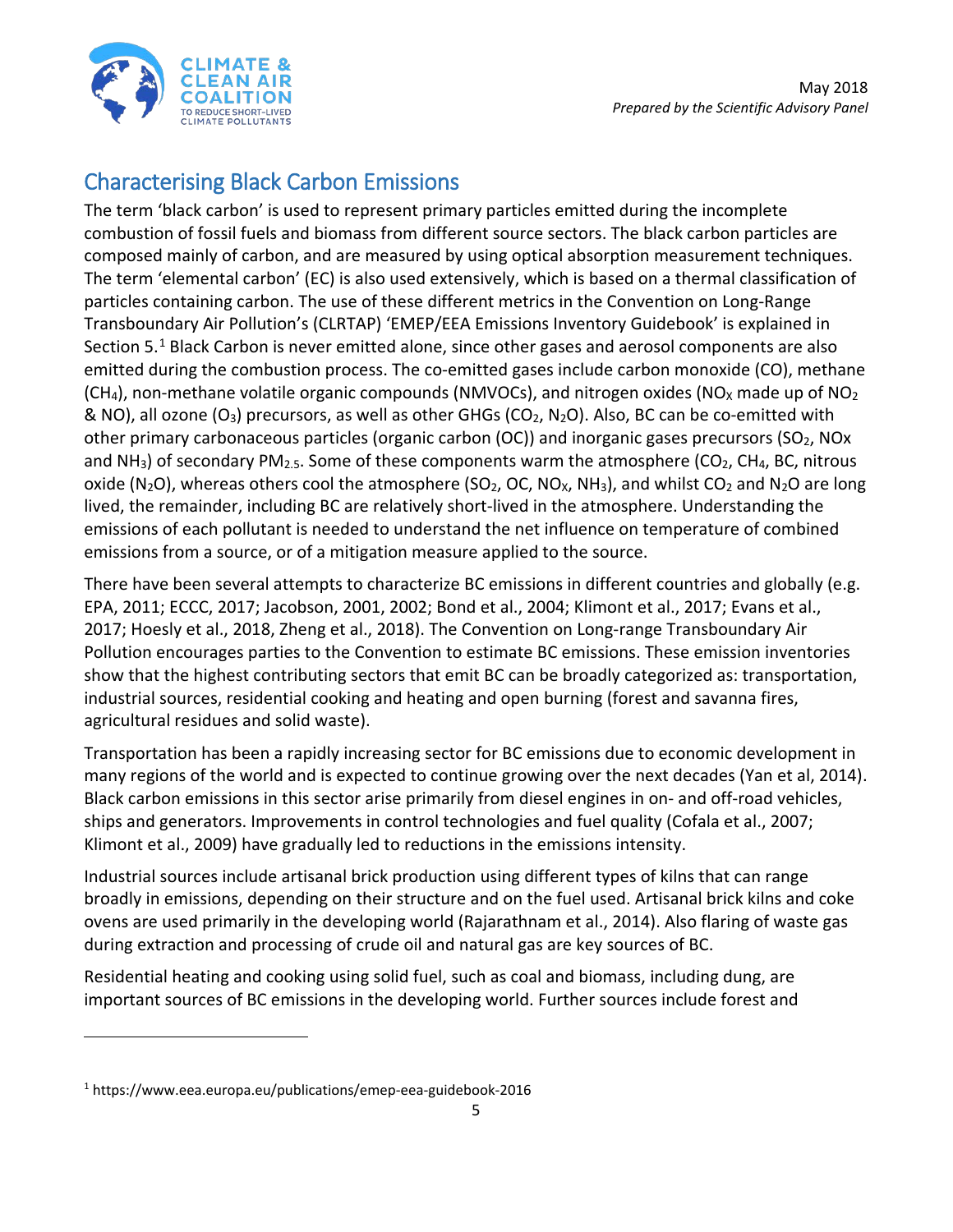

savannah fires, burning of agricultural residues in fields and burning of solid municipal waste at waste dumps or dispersed across cities.

Emission inventories for BC and co-emitted substances have been undertaken at different scales from global to urban. Bond et al. (2004, 2007) produced some of the earliest BC emission estimates and the publication of the 'Bounding Black Carbon' review updated these in 2013 (Bond et al., 2013). The International Institute for Applied Systems Analysis (IIASA) has used the Greenhouse Gas and Air Pollution Interactions and Synergies (GAINS) model to develop global emissions of BC and all coemitted air pollutants. The current emission inventory version is ECLIPSE V5a (Klimont et al, 2017), which estimates emissions for 172 countries. This emission dataset includes particulate matter emissions as mass-based size distribution (PM<sub>1</sub>, PM<sub>2.5</sub> and PM<sub>10</sub>), as well as primary carbonaceous aerosols (BC and organic carbon, OC). The IIASA GAINS model was used to provide the emission scenarios used in the UNEP-WMO (United Nations Environment Programme – World Meteorological Organization) assessment of black carbon and tropospheric ozone (UNEP/WMO, 2011), and has since been used globally in an OECD (Organisation for Economic Co-operation and Development) study of the economic impacts of air pollution (OECD, 2016), and in regional assessments in Latin America (CCAC-LAC, 2018). The IIASA GAINS is currently supporting a regional assessment in Asia. Another widely used global database is EDGAR (*Emission Database for Global Atmospheric Research)* developed by the Joint Research Centre of the European Commission and Netherlands Environmental Assessment Agency. The most recent EDGAR v4.3.2 dataset covers, in addition to GHGs, emissions of all gaseous and particulate air pollutants, including BC and OC, over the period 1970–2012 (Crippa et al., In review, 2018). All human activities, except large-scale biomass burning and land use, land-use change and forestry, are included in the emissions calculation. The bottom-up compilation methodology of sectorspecific emissions was applied consistently for all world countries, providing methodological transparency and comparability between countries. The Peking University (PKU) inventory is another example of a global, bottom-up emissions inventory. It covers 11 pollutants including BC, OC, and most other SLCFs other than CH4, from 1960-2014 and spans 64 individual source categories including great detail in the residential sector.<sup>[2](#page-5-0)</sup>

 $\overline{a}$ 

<span id="page-5-0"></span><sup>2</sup> <http://inventory.pku.edu.cn/download/download.html>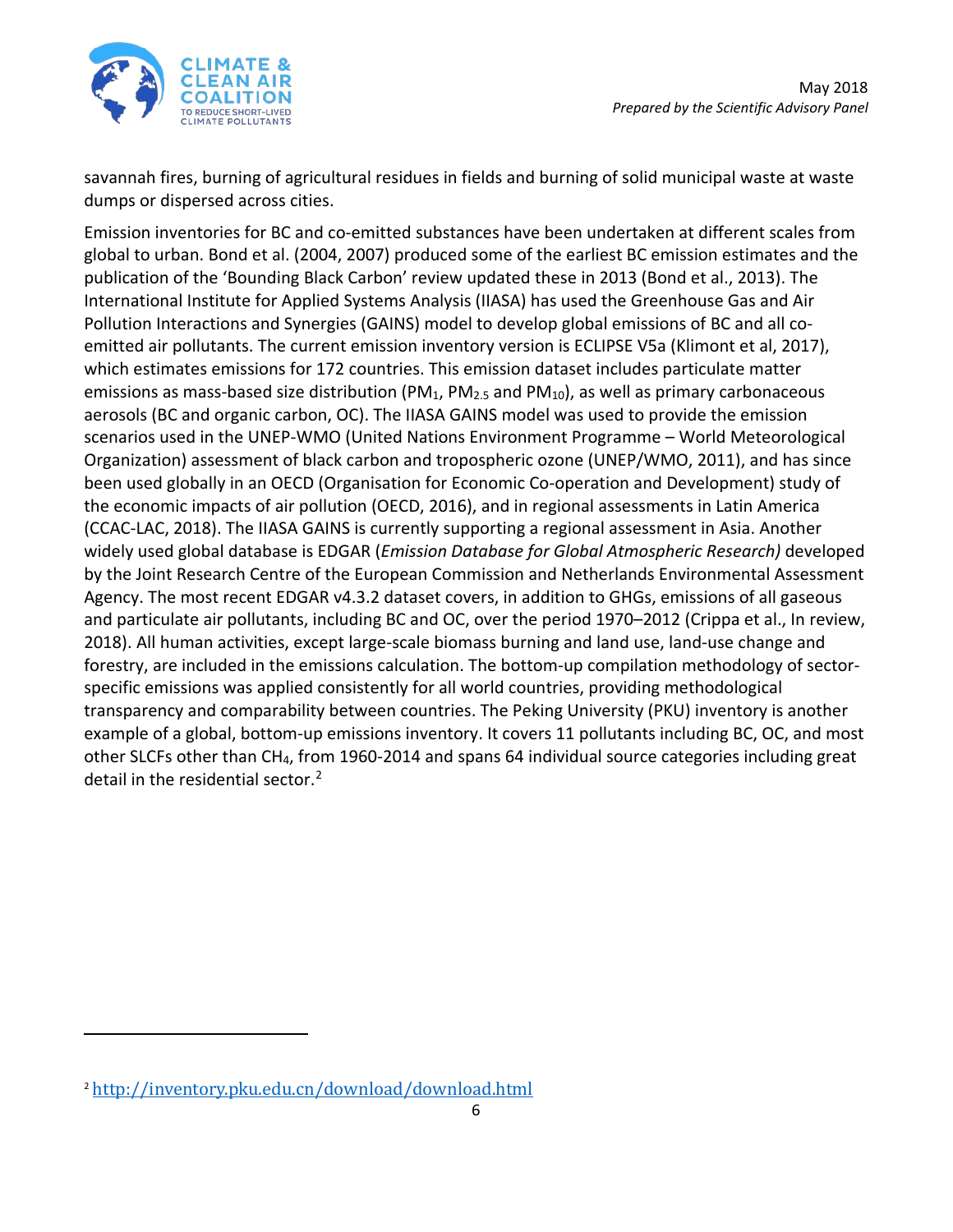



Black carbon emissions by region and source in 2000

Black carbon (BC) emissions (Gg yr<sup>1</sup>)

**Figure 1** above, taken from Bond et al (2013), illustrates BC emission sources for different regions of the world and it highlights the differences is emission estimates by various models: SPEW, GAINS and RETRO.

In addition, national scale BC emission inventories are being undertaken in the UN Economic Commission for Europe (UNECE) countries which are parties to CLRTAP (see Sections 3, 4 and 5 below), and within the Commission for Environmental Cooperation (CEC) countries of North America. Developing countries engaged with the CCAC are also compiling BC inventories as part of their national SLCP planning (See Section 6). The only internationally recognized guidance for BC emissions inventories, outside of North America, is the EMEP/EEA Emissions Inventory Guidebook, focusing on sources typical of industrialised UNECE countries. The IPCC Guidelines (IPCC, 2006) refer to this in relation to characterizing emissions of BC and other air pollutants. The Long Range Energy Alternatives Planning system-Integrated Benefits Calculator (LEAP-IBC) tool uses default emission factors from these two guidance document, but also adds factors from the peer-reviewed literature for emission sources not specifically included in the EMEP/EEA Emissions Inventory Guidebook, and for pollutants not extensively covered - especially organic carbon (OC).

There are uncertainties in emission inventories for all pollutants, (See Section 5). Uncertainties are greater for BC and organic carbon (OC) compared with other pollutants, and the characterisation of emissions from sources typical in developing countries of Asia, Latin America and Africa is not widespread, leading to higher uncertainty of emissions from these sources. Data and limited guidance are currently available to allow initial emission estimates to be determined. However, globally, there is a need for an authoritative and systematic appraisal of emission and activity data to give the best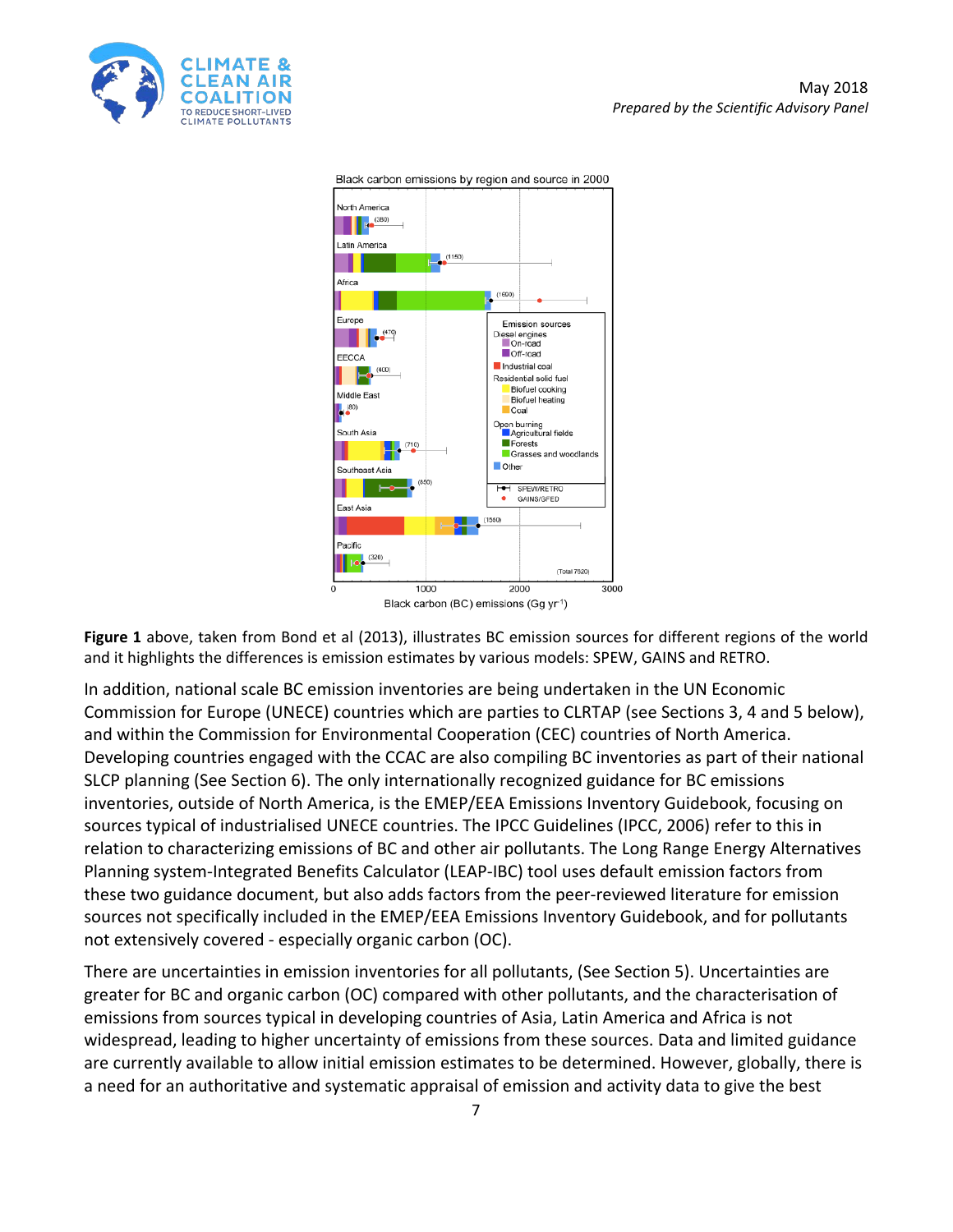

 $\overline{\phantom{a}}$ 

advice to countries, regions, cities and sectors that wish to develop quantitative assessments of BC and co-emitted pollutants, particularly if the emissions inventory is to be used to underpin policy development and implementation.

### <span id="page-7-0"></span>Compiling Emission Inventories

Emission inventories are generally estimated by multiplying emission factors by activity data. An 'emission factor' represents the mass of pollutant emitted per unit of activity, as opposed to total emissions. The term 'activity data' indicates a quantitative measure of an event that leads to emission, such as the quantity of fuel burned, product manufactured, or kilometres driven. In practice, the calculations may be more complex, for example, a range of factors may have to be considered to derive the final emission factor (such as different appliance types used in the residential sector, emissions control equipment used in industry etc.

There are two main internationally-recognized sources of information on emission inventory preparation methods and emission factors:

- o The IPCC *Guidelines for Greenhouse Gas Inventories* (IPCC, 2006) provides methods for estimating emissions of the major GHGs including  $CO<sub>2</sub>$ , CH<sub>4</sub> and N<sub>2</sub>O. However, the IPCC Guidelines do not provide methodologies for estimating emissions of non-GHGs, e.g. BC that has an impact on climate. The IPCC refers the inventory compiler to the EMEP/EEA *Emissions Inventory Guidebook* (see below) as the best source of information for estimating emissions of non-GHGs.
- o The 'EMEP/EEA *Emissions Inventory Guidebook*' is produced under the European Monitoring and Evaluation Programme<sup>[3](#page-7-1)</sup> (EMEP) within the CLRTAP. The Guidebook includes information on the emission of air pollutants, which are associated with a range of adverse impacts, such as: acidification, eutrophication, ozone formation, and human and ecosystem exposure to hazardous substances. It therefore includes emission factors for primary particulate matter (TSP, PM<sub>10</sub> and PM<sub>2.5</sub>) and BC (currently expressed as a percentage of the PM<sub>2.5</sub>). The current version of the EMEP/EEA Emissions Inventory Guidebook does not include a complete set of emission factors for OC, although some of the sectoral chapters contain information on carbon speciation as an annex. The EMEP/EEA Emissions Inventory Guidebook cross-refers to the IPCC Guidelines for estimating emissions of GHGs.

The level of detail with which an inventory can be complied depends on the level of disaggregation of the available activity data as well as the availability of suitable emission factors. For example, for fuel

<span id="page-7-1"></span><sup>&</sup>lt;sup>3</sup> EMEP is the co-operative programme for monitoring and evaluation of the long-range transmission of air pollutants in Europe. It is a scientifically based and policy driven programme under the UN Economic Commission for Europe (UNECE) Convention on Long-range Transboundary Air Pollution (CLRTAP).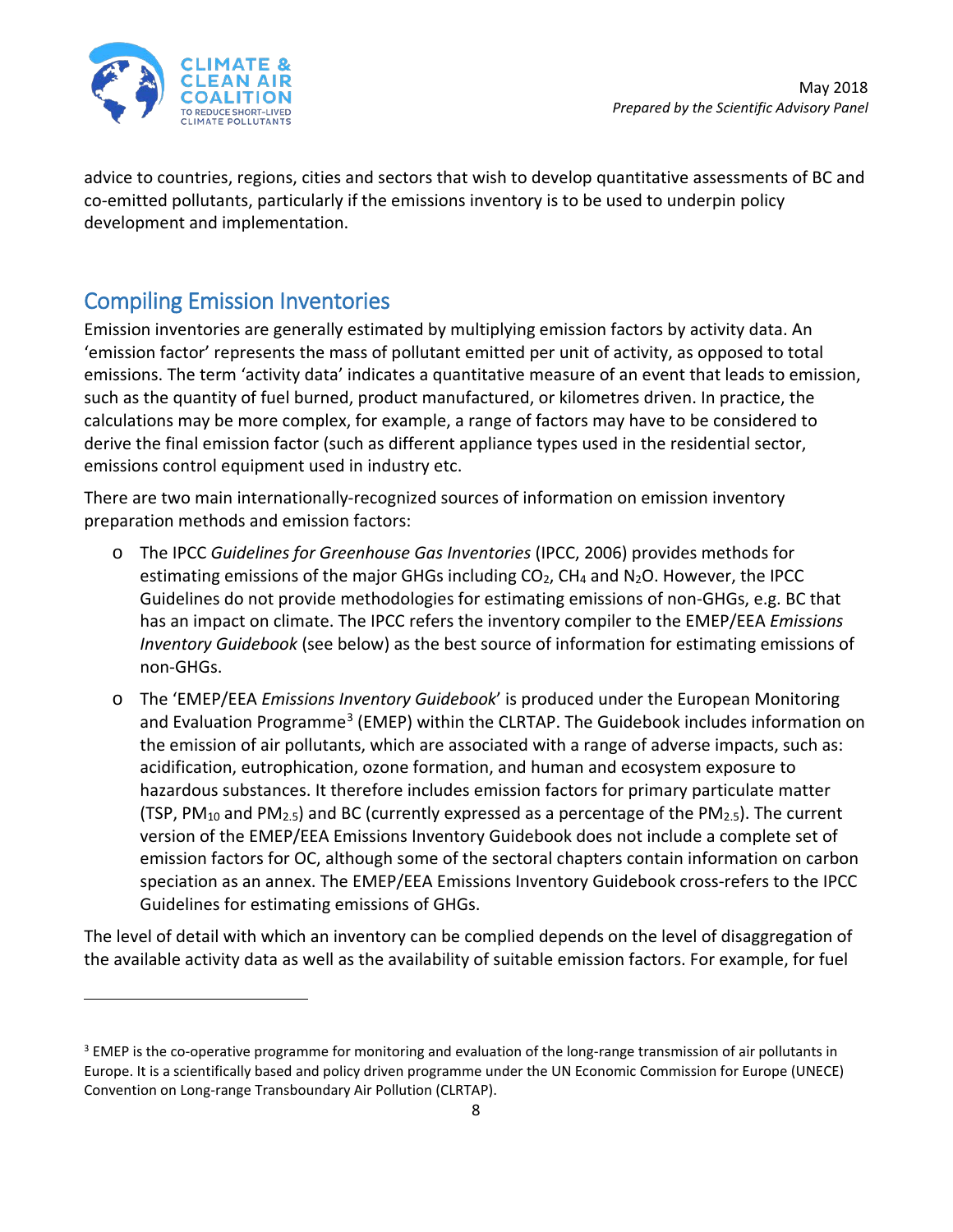

combustion in the Public electricity generation sector, the EMEP/EEA Emissions Inventory Guidebook provides a simple Tier 1 approach in which the default emission factors assume an average, or typical technology and abatement implementation in the sector. Where data on fuel combustion in the sector are available, disaggregated by specific combustion technology and abatement techniques, then a more detailed Tier 2 method may be applied using the technology-specific default emission factors. Where facility-level emissions data of sufficient quality are available, the EMEP/EEA Emissions Inventory Guidebook also describes a more detailed Tier 3 approach. Where the appropriate and reliable data exist, it can be assumed that the higher Tier methods will give the more accurate emissions estimates.

The EMEP/EEA Emissions Inventory Guidebook has been compiled to meet the needs of Parties to the CLRTAP, and consequently there is a focus on sources commonly found in industrialized countries. The methodologies within the EMEP/EEA Emissions Inventory Guidebook therefore have important limitations when being used for compiling inventories for developing countries - where technologies and practices may differ radically from those used in industrialized countries. Sources that are common in developing countries that are either not well characterised or not included in the Guidebook include:

- o Domestic biomass combustion (especially in traditional cookstoves)
- o Open-burning of municipal solid waste
- o Crop residue open-burning in the field
- o Traditional brick kilns
- o Forest fires and savanna burning
- o Traditional coke ovens
- o Charcoal making
- o Flaring from oil gas production

Inventory compilers for countries outside the UNECE region (comprising primarily North America and Europe) must therefore look to other sources, e.g. from local research and in the literature, for extracting the relevant emission factors.

Another limitation of the EMEP/EEA Emissions Inventory Guidebook is its limited provision of emission factors for OC. As pointed out earlier, emissions of the co-emitted pollutants, *including OC*, must also be quantified if the net impact of BC sources on climate and air quality is to be assessed. In Section 6 the emission calculations using LEAP-IBC are explained, and there is an on-line appendix to this report showing default emission factors used by LEAP-IBC that can be applied to different sources. This tool heavily relies on the EMEP/EEA Emissions Inventory Guidebook and IPCC Guidelines, but also on other reference sources, such as for OC emission factors.

The Commission for Environmental Cooperation (CEC, 2015) has published guidelines to estimate BC emission inventories across Canada, the United States and Mexico. These guidelines provide a consistent set of methods to improve the accuracy of North American BC emission inventories, to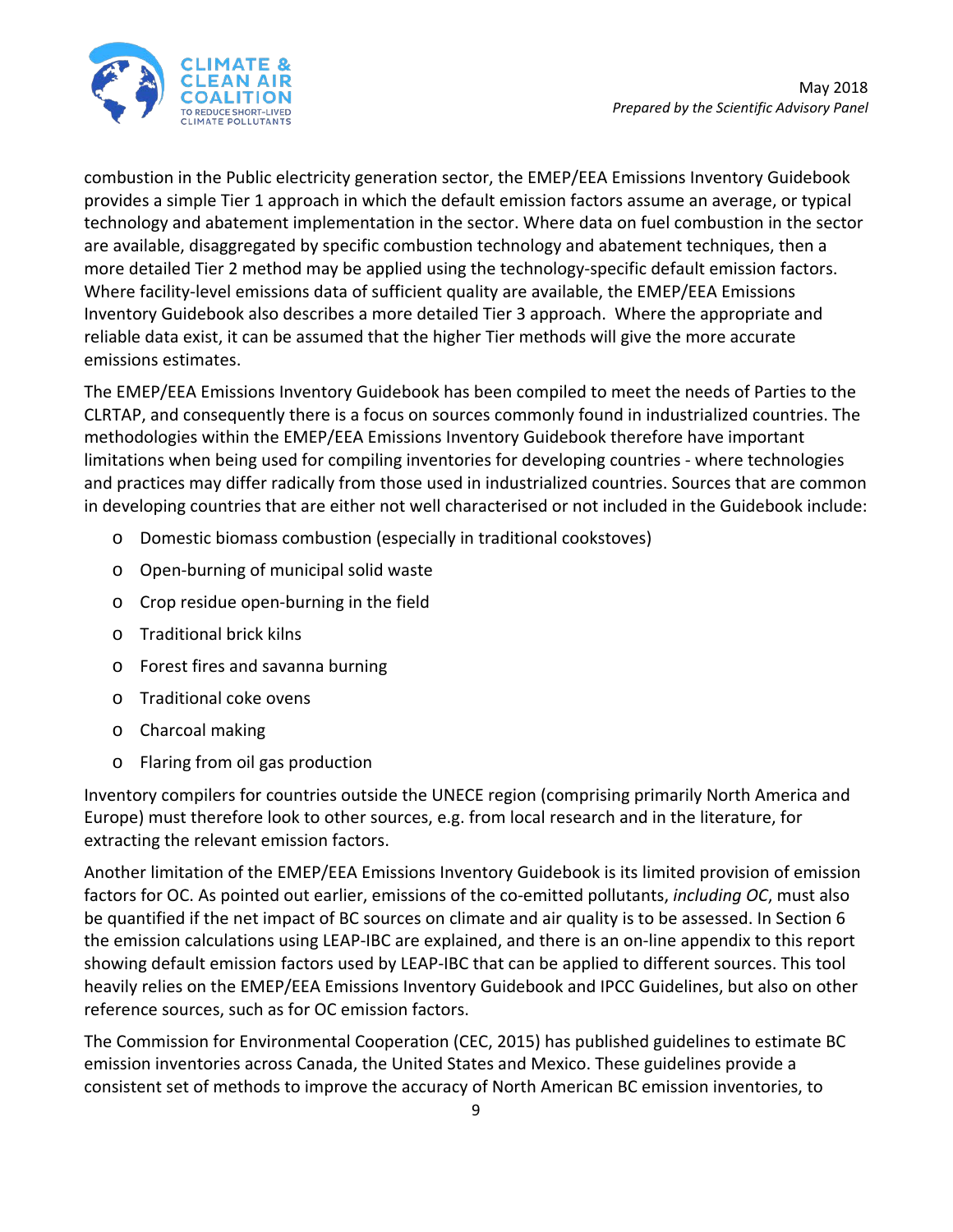

establish baselines and to determine mitigation strategies. These guidelines follow the format of IPCC (2006) and EMEP/EEA (2013) guideline documents. For nearly all emission sectors, BC emission inventories are derived from underlying  $PM<sub>2.5</sub>$  emission inventories. The methods and data sources used for PM<sub>2.5</sub> and a speciation factor form the basis of the recommended BC emission inventory guidelines. The guidelines incorporate emission factors for sources that are important for developing countries such as open fires, agricultural burning, residential cooking (for a variety of fuel types) and burning of solid waste. The CEC report acknowledges the need for continuous improvement of speciation factors for BC accounting for light-absorbing properties and aligning these factors with the level of detail found in underlying PM emission factors.

### <span id="page-9-0"></span>Uncertainties in Emission Inventories

Uncertainty estimates are an essential element of a complete emission inventory. Although the statistical methods described below are intended to estimate uncertainties in the final inventory, it is important to recognize that uncertainties that are not addressed by these approaches may also exist (IPCC, 2006). This includes uncertainties arising from omissions (e.g. an important emission source was missed), double-counting (e.g. industrial fuel combustion emissions counted under both energy consumption and process emissions), other conceptual errors, or incomplete understanding of the emission processes. Simple mistakes such as transcription errors or using the wrong units can introduce further uncertainty - although quality assurance and quality control (QA/QC) procedures should minimize these.

The IPCC (2006) Guidelines draw attention to eight broad causes of uncertainty that the inventory developer should recognize:

- o *Lack of completeness*: Measurement or other data are not available because the process is either not yet recognized or a measurement method does not yet exist.
- o *Model*: Models can be as simple as a constant multiplier (e.g. an emission factor) and increase in complexity, such as for complicated process models. These can introduce uncertainty if the form of bias or random error for a wide range of reasons.
- o *Lack of data*: In some situations, there may not yet be data available to characterise a particular emission and so proxy (or surrogate) data for analogous or similar categories may have to be used.
- o *Lack of representativeness of data*: This source of uncertainty is associated with lack of complete correspondence between conditions associated with the available data and the conditions associated with real-world emissions or activity. For example, emissions factors developed in one country/region are applied to a different country/region where the technology is very different. Lack of representativeness typically leads to bias.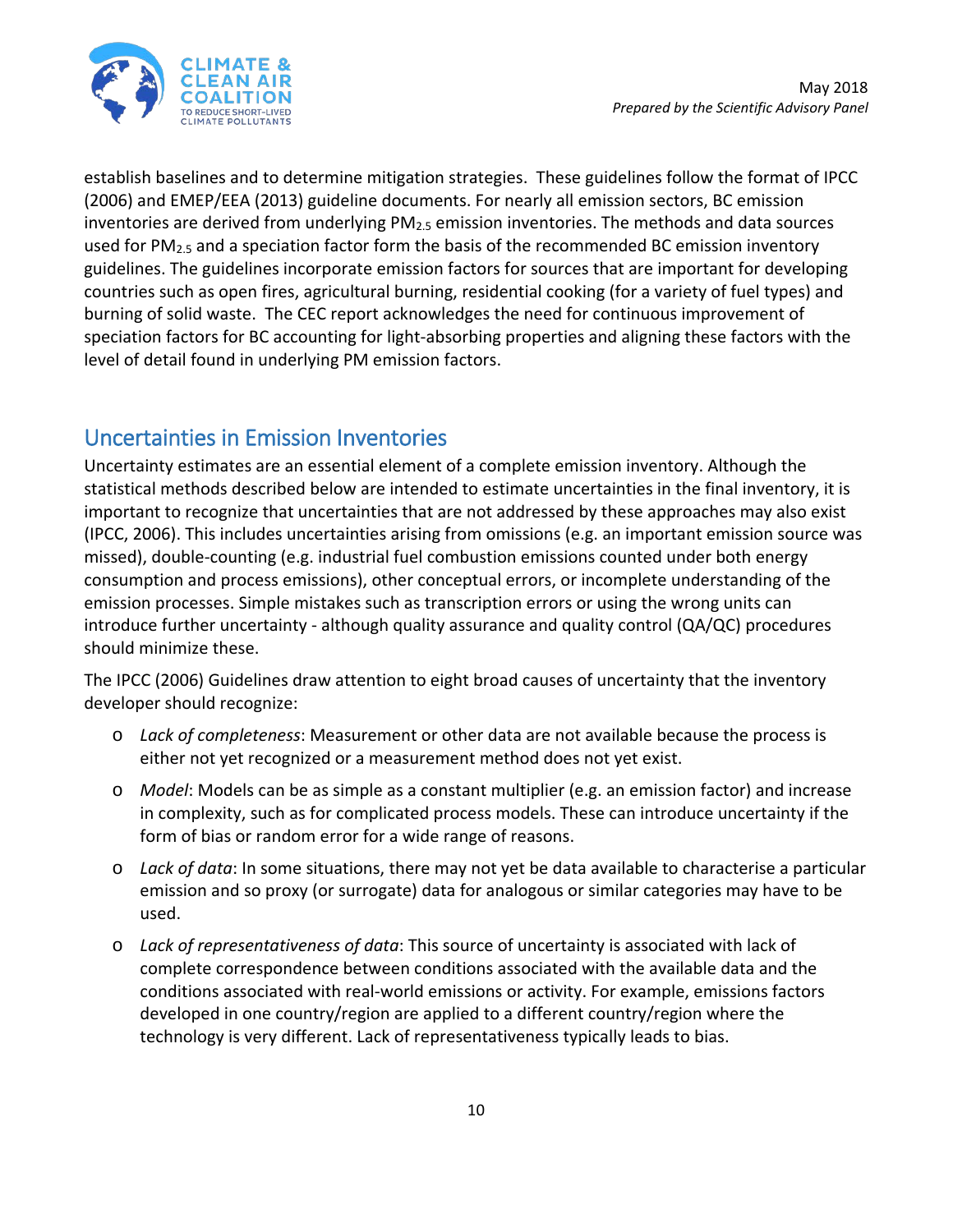

- o *Statistical random sampling error*: This source of uncertainty is associated with data that are a random sample of finite size and typically depends on the variance of the population from which the sample is extracted and the size of the sample itself (number of data points).
- o *Measurement error*: May be random or systematic and results from errors in measuring, recording and transmitting information.
- o *Misreporting or misclassification*: Uncertainty here may be due to incomplete, unclear, or faulty definition of an emission. This cause of uncertainty typically leads to bias. It can be reduced by QA/QC procedures.
- o *Missing data*: Uncertainties may result when measurements were attempted but no value was available, such as when measurements are below the detection limit. This cause of uncertainty can lead to both bias and random error.

Another possible source of uncertainty, specific to BC, relates to technical definitions and terminology of BC derived from various measurement techniques. Black carbon has been used for many years as a catch-all term to describe a variety of types of carbonaceous particles (Lack et al., 2014). Petzold (2013) clarified definitions of carbonaceous particles including BC, elemental carbon (EC) and recommends using 'BC' as a descriptive term referring to light-absorbing carbonaceous particles whilst EC refers to particles that are measured using evolved gas analyzers. In practice, BC and EC are mostly treated as equal.

'Black Carbon' was selected as the term identified within the CLRTAP Gothenburg Protocol, with the requirement that Parties develop emission inventories and projections for BC. However, the majority of BC emission factors (EFs) reported in the EMEP/EEA Emissions Inventory Guidebook are EC EFs, which introduces further uncertainty.

Both the EMEP/EEA Emissions Inventory Guidebook and IPCC Guidelines recommend that uncertainty should be expressed as the 95% confidence interval - which is specified by the confidence limits defined by the 2.5 percentile and 97.5 percentile of the cumulative distribution function of the estimated quantity. Both guidelines provide advice on the use of standard mathematical tools (error propagation and Monte-Carlo analysis) to quantify uncertainties associated with emissions totals.

Activity data are usually derived from reasonably well characterised datasets, such as national energy statistics and balances, economic production rates, population data, etc. They are often accompanied by information on uncertainty levels. Where this is not the case, indicative ranges are available from the EMEP/EEA Emissions Inventory Guidebook (EMEP/EEA, 2016; Part A, Chapter 5 'Uncertainties', Table 3-1). Both the IPCC Guidelines and the EMEP/EEA Emissions Inventory Guidebook offer default EFs together with the upper and lower values of their associated 95% confidence ranges to allow uncertainties to be determined.

Currently, BC EFs are presented in the EMEP/EEA Emissions Inventory Guidebook as a percentage of the PM<sub>2.5</sub> EF (see Section 5). Theoretically, the uncertainty of the BC EF can then be determined by combining the uncertainty of the  $PM_{2.5}$  EF with the uncertainty of the BC percentage of  $PM_{2.5}$ .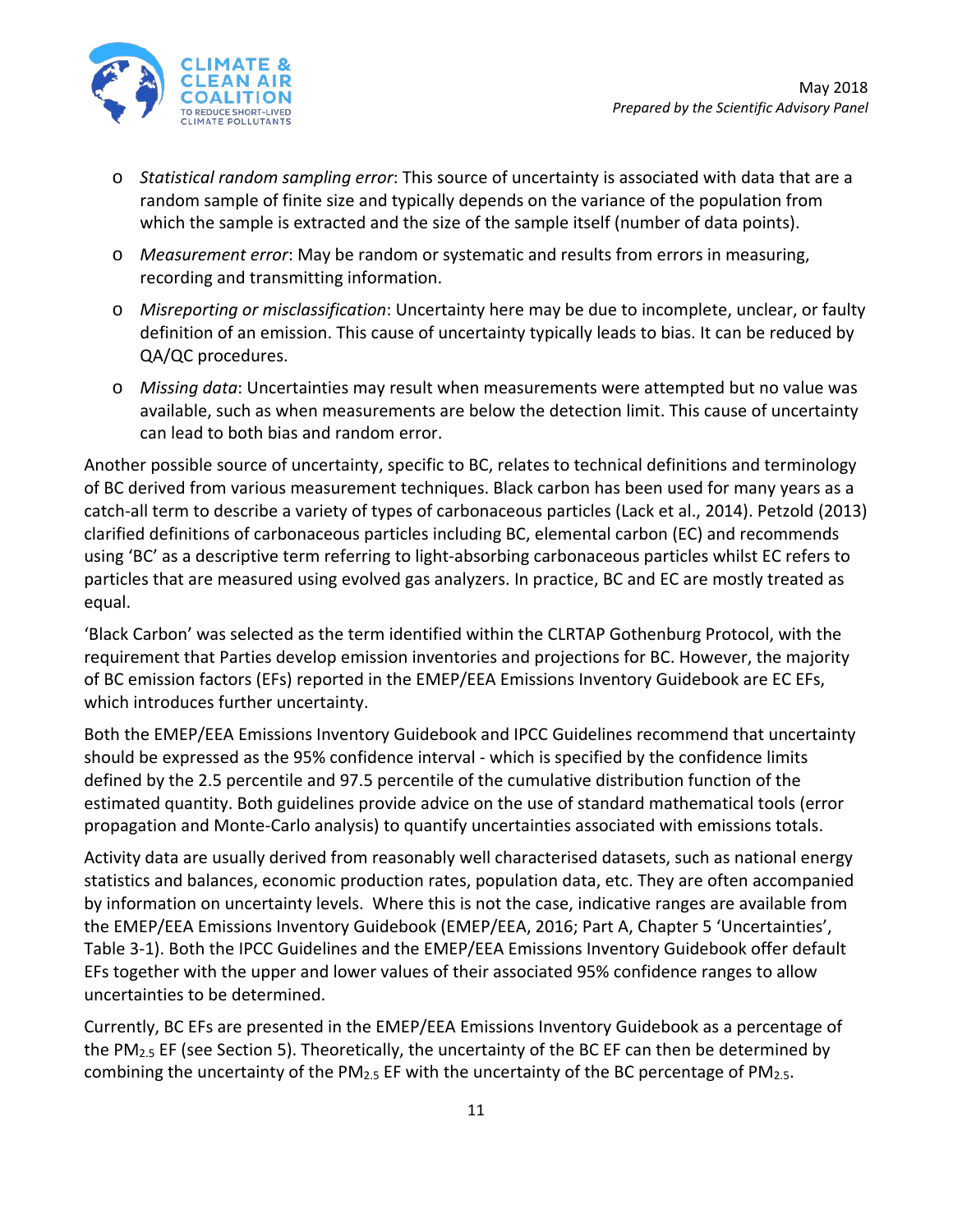

However, the underlying data for BC are not well characterised, and the confidence intervals accompanying the BC EFs are not known with any certainty. It is important to recognise this when using a detailed mathematical approach to quantifying uncertainty for BC.

Studies of emission inventories show that, of the major pollutants, the lowest uncertainties are associated with  $CO<sub>2</sub>$  and  $SO<sub>2</sub>$ , which depend primarily on the quality of fossil fuel statistical data and fuel properties. Studies estimate globally an 8% uncertainty (90% confidence interval) for emissions of  $CO<sub>2</sub>$  (Andres et al., 2012; IPCC, 2014) and 8–14% uncertainty for  $SO<sub>2</sub>$ , for a roughly 5–95% confidence interval (Smith et al., 2011). However, uncertainty for certain sectors can be much larger, for example 50% for global estimates of  $CO<sub>2</sub>$  emissions from the combined Agriculture, Forestry and Other Land Use sector (IPCC, 2014). Similarly, uncertainty can be larger in certain regions (e.g. China) due to uncertainties in the level of coal consumption, emission factor for coal and the actual implementation and efficiency of control technology (Guan et al., 2012; Liu et al., 2015; Olivier et al., 2015; Xu et al., 2009; Zhang et al., 2012). Uncertainties for global inventories of GHGs other than  $CO<sub>2</sub>$  are much higher, being estimated by IPCC (2014) at  $\pm 20\%$  for CH<sub>4</sub> and  $\pm 60\%$  for N<sub>2</sub>O (both expressed as the 90% confidence interval). Again, uncertainties for some sectors are much higher, for example, for  $CH<sub>4</sub>$ emissions from rice paddy fields, livestock enteric fermentation and landfill.

Emissions of PM, including BC and primary OC, are more uncertain, as these pollutants usually form under poor combustion conditions in small, inefficient installations burning poor-quality fuels, which are difficult to account for, resulting in large emission variability (Bond et al., 2004; Klimont et al., 2017; Hoesly et al., 2018). Considering local data and knowledge about emission sources and their emission factors could significantly reduce these uncertainties (Zhang et al., 2009). Inconsistencies in measurements of PM emissions (e.g. in-stack or directly after stack for industry; laboratory versus realworld measurements for cookstoves) in different countries contribute to overall global inventory uncertainties. Uncertainty can also be large for activity data of relevance to PM emissions - such as poor-quality fuels (e.g. biomass) in cook stoves or brick kilns (Klimont et al 2017) or even size and composition of local vehicle fleets.

Bond et al. (2004) estimated total uncertainties of about a factor of 2 (i.e. -50% to +100%) in their global estimates of BC and OC emissions for 1996 from contained combustion (excluding open-burning of vegetation and crop residues). More recent work (Bond et al., 2013) estimated larger uncertainties for a global BC inventory for the year 2000; of around a factor of 3 for energy-related emissions and >3 when open-burning is included. Advances in emission characterization for small residential, industrial, and mobile sources will be required to reduce the scale of these uncertainties. Uncertainties in national scale BC emission estimates are likely to be less than for the global inventories described above. For example, emission uncertainties are considered to be in the order of 1.5 to 2-fold for national BC inventories recently prepared by EU countries for CLRTAP.

There are ways to reduce the uncertainties:

Uncertainties in emissions from open-burning of vegetation and crop residues, a significant BC source, can be reduced using satellite-derived data to characterize the magnitude and spatial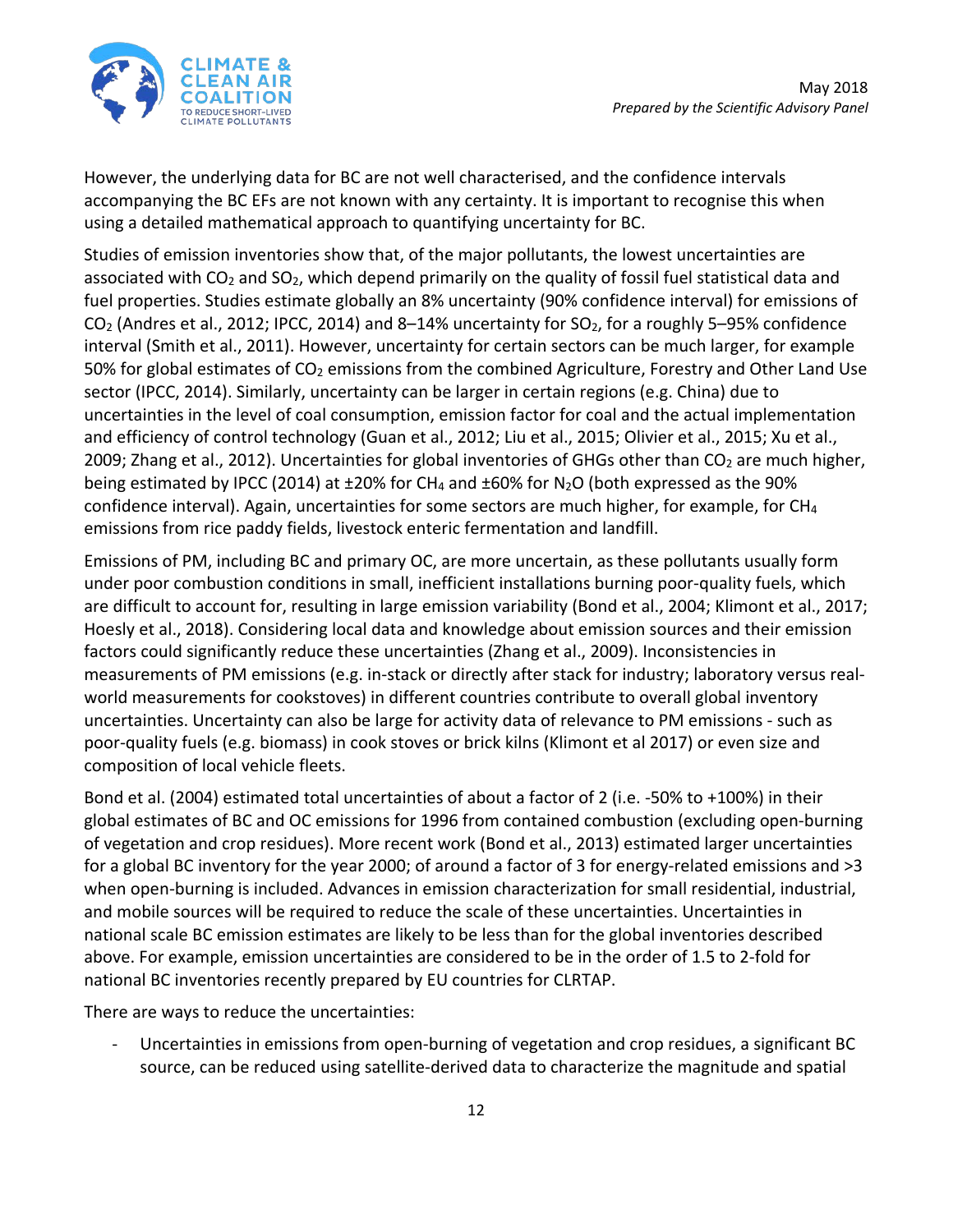

distributions of biomass burning.

- The large uncertainties associated with estimates of emissions from open-burning of solid municipal waste, an activity widespread in the developing world, could be reduced by improving data on waste collection and disposal.
- The analysis combining field measurements and atmospheric transport modelling with iterative inventory development can also be undertaken to reduce uncertainties.

The everyday use of the word 'uncertainty' has negative connotations, which is a problem if important, though uncertain, information is consequently ignored in public debate and policy-making (Milne et al, 2015). It is therefore imperative that the current uncertainty in BC inventories does not dissuade policy-makers from considering this important short-lived climate forcer and air pollutant.

# <span id="page-12-0"></span>Progress Made Under The Convention on Long-Range Transboundary Air **Pollution**

The Gothenburg Protocol of the CLRTAP includes the voluntary reporting of BC emissions, and encourages countries to support the development of BC emissions inventories. In order to allow countries to make BC emission estimates, information was added to the 2013 version of the EMEP/EEA Emissions Inventory Guidebook, and updates were made for the 2016 version.

It was decided that the initial focus should be on ensuring completeness of BC emissions estimates, and consequently EFs were assigned to all relevant sources by drawing on the available literature. The literature was dominated by EC EFs rather than BC EFs, and it was decided that, within the levels of uncertainty associated with the data, *EC EFs were suitably representative of BC*. The current emissions reporting from countries is labelled as BC, but, more closely represents emissions of EC.

Furthermore, it was decided to present the BC EFs as a percentage of the PM<sub>2.5</sub> EF. This approach was chosen to ensure that BC emissions could not be reported as exceeding  $PM_{2.5}$ . However, since the BC EFs have been included in the EMEP/EEA Guidebook, it has become apparent that this causes added complexity when quantifying the uncertainties of BC emissions. There are currently discussions about updating the EMEP/EEA Emissions Inventory Guidebook to change the way the BC EFs are presented.

The voluntary reporting of BC within the CLRTAP has proved to be successful, with more than 30 countries providing emissions estimates. Figure 2 below presents the source apportionment for selected countries. It illustrates that Road Transport and Residential & Commercial Combustion are major sources in all displayed countries. However, there is considerable variation in the source apportionment across the countries. Some of this variability is expected to reflect the real-world emissions, such that relatively high or low use of coal and wood in the residential sector. However, it is also expected that some sources are not being captured consistently in emission inventories across the countries. For example, in Spain a large contribution from the open burning of waste - shown in Figure 2 is included in the source labelled "Other" (including Solvents, Agriculture, Waste). It is particularly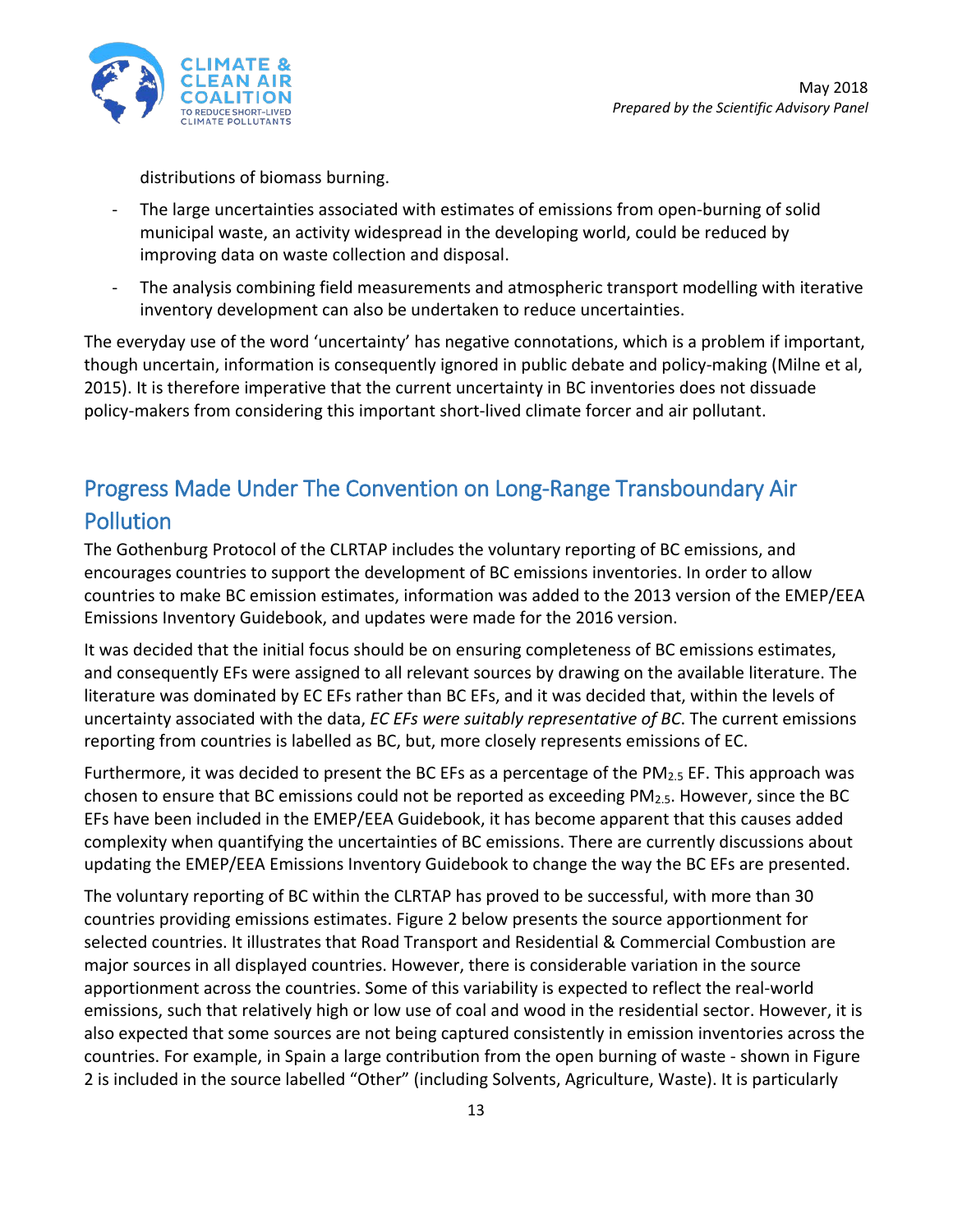

difficult to estimate emissions from waste burning, and it may be that other countries are using methodologies, which do not capture the emissions in the same way, or under the same source in their inventories.



Figure 2. CLRTAP emissions of BC for 2015 from selected countries<sup>[4](#page-13-0)</sup>

As can be seen, overall completeness of reporting is good, with the majority of countries reporting BC emission estimates from most sources. Attention can now be given to improving the contents of the EMEP/EEA Emissions Inventory Guidebook, and hence the accuracy of the existing emissions inventories. The maintenance and improvement of the EMEP/EEA Emissions Inventory Guidebook is completely reliant on voluntary contributions from Parties to the Convention, and international organisations such as the EEA and the European Commission. Consequently, whilst improvements to the guidance are the key step in delivering better quality BC emissions estimates, this can only be achieved if resources can be secured.

 $\overline{a}$ 

<span id="page-13-0"></span><sup>4</sup> Taken from CLRTAP Parties' 2017 submissions.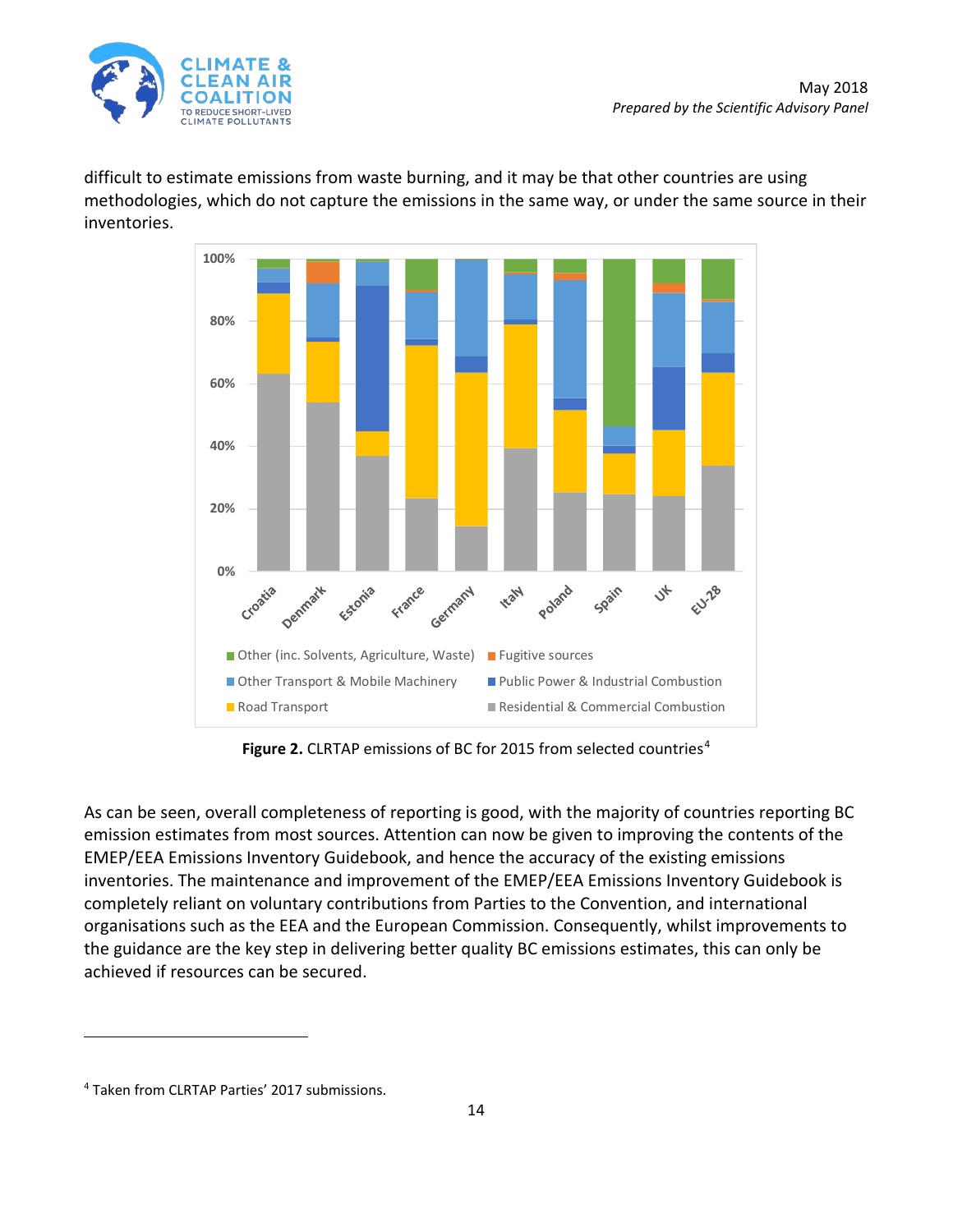

# <span id="page-14-0"></span>Estimating Black Carbon and Co-Emissions Using LEAP-IBC

The CCAC has developed an initiative Supporting National Action and Planning (SNAP) to reduce SLCPs, which is helping countries to set priorities for action to reduce SLCP-related emissions. Part of this activity is the development of emission inventories and emission scenarios to quantify emissions of BC and co-emitted pollutants necessary to quantify benefits of mitigation scenarios from all sectors. This includes all the substances affecting climate (GHGs and SLCPs) as well as all emissions influencing  $PM_{2.5}$ concentrations and tropospheric ozone formation.

The Long-range Energy Alternatives Planning (LEAP, www.energycommunity.org) system is a widelyused software tool for energy policy analysis and climate change mitigation assessment developed over 25 years by the Stockholm Environment Institute (SEI). LEAP is an integrated scenario-based modelling tool that can be used to track energy consumption, production and resource extraction in all sectors of an economy. In addition, it can account for both energy and non-energy sector GHGs emission sources and sinks.

Since 2012, additional functionality has been added to the core LEAP software in form of the LEAP-Integrated Benefits Calculator (LEAP-IBC). The purpose of the LEAP-IBC tool is to enable estimates of emissions produced in LEAP to be used to quantify impacts of air pollutants on human health and agricultural crop yield loss, and the impacts of both GHGs and SLCPs on global temperature change. The IBC module therefore extends the scenario analysis capabilities of LEAP by allowing for the rapid evaluation of the estimated benefits that could result from the implementation of particular measures and policies, in terms of reductions in premature deaths associated with air pollution exposure, less crop loss due to ozone pollution exposure, and reduced global warming.

LEAP-IBC includes a default template that can be used to estimate emissions of air pollutants (including BC) and GHGs from all major source sectors, including those sectors of relevance to SLCP mitigation. To estimate PM<sub>2.5</sub> and ozone (O<sub>3</sub>) concentrations in a country, and to estimate the effect of a country's emissions on global temperature, it is necessary to estimate emissions of all pollutants that contribute to PM<sub>2.5</sub>,  $O_3$  or temperature change. To this end, the tool contains default emission factors for 11 pollutants, including BC and OC, other short-lived climate forcers, as well as the major GHGs. Many of the default emission factors are taken from the EMEP/EEA (2016) Emission Inventory Guidebook and the IPCC (2006) Guidelines. However, as pointed out earlier, these are not always appropriate for developing countries or for sources of specific relevance to SLCP mitigation. Additionally, therefore, many default emission factors offered in the tool have been derived from the literature and are fully referenced for transparency. The tool is flexible, allowing users to replace the default emission factors with locally-determined factors, if they wish. The database of default emission factors currently used in LEAP-IBC is available on-line.

The CCAC SNAP initiative is currently supporting 12 countries to estimate emissions, scenarios and impacts (Bangladesh, Ghana, Mexico, Colombia, Chile, Mexico, Cote d'Ivoire, Togo, Nigeria, Philippines, Morocco, Maldives) and SEI has additionally supported Tribhuvan University to undertake an analysis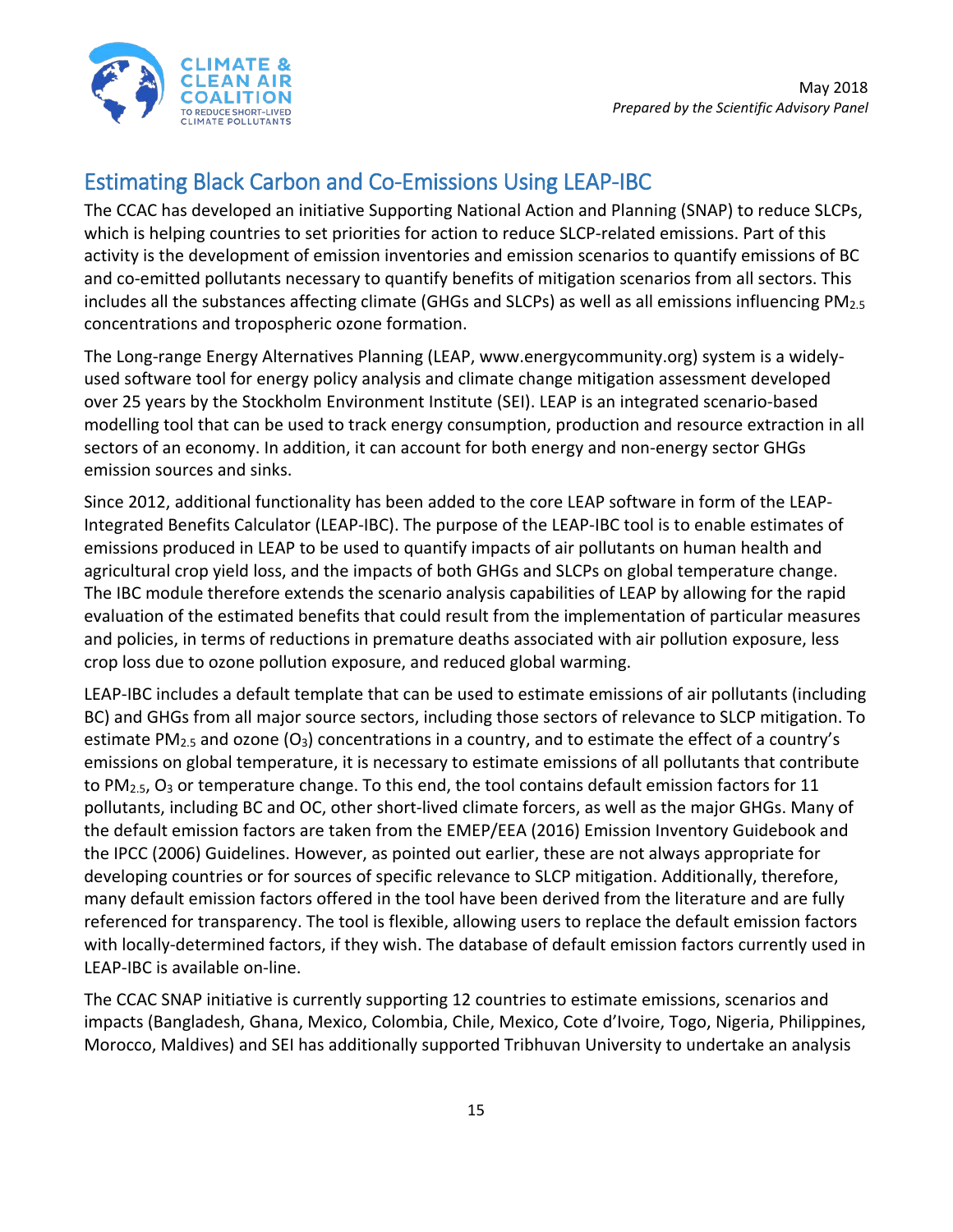

for Nepal. This is then an input to national planning, identifying action that can be taken by countries to reduce emissions.

# <span id="page-15-0"></span>Developments Since the IPCC's 2005 Expert Meeting on Emission Estimation of Aerosols Relevant to Climate Change

In the 2005 report of the IPCC Expert Meeting on Emission Estimation of Aerosols Relevant to Climate Change, is was stated that: "*it is not possible, at this stage, to reliably produce internationally comparable national emission estimates…"* Since then, internationally comparable BC emission inventories for European countries have been compiled and reported under the auspices of the UN-ECE CLRTAP. This has been facilitated by developments in the EMEP/EEA Emissions Inventory Guidebook which, since 2013, has included default emission factors for BC (with uncertainty ranges). Also, within the SNAP initiative of the CCAC, countries are producing emission inventories of pollutants (including BC) using the LEAP-IBC tool which provides a standardised approach and includes fully referenced default emission factors.

The 2005 IPCC report also stated that: *"There are no universally accepted unique definitions of Black Carbon, Organic Carbon or Elemental Carbon. Existing approaches work in the current state of models but for the development of comparable inventories clearer less ambiguous measurement methods would be needed."* Since then, Petzold (2013) and others have clarified definitions of carbonaceous particles, including BC and elemental carbon (EC), which related to how the particles are measured using either optical (BC) or thermal (EC) techniques. In deriving BC emission factors used in the EMEP/EEA Guidebook, it was found that within the levels of uncertainty associated with the data, EC EFs were suitably representative of BC.

It was also stated in the IPCC report that: *"To improve the quality of data used in global and regional inventories there needs to be consideration of the different measurement methods of each of Black Carbon, Elemental Carbon and Organic Carbon."* There has been progress since 2005 with for example, Lack et al. (2014) having reviewed and clarified the measurement methods that correspond to the terminology descriptions of Petzold et al. (2013).

#### <span id="page-15-1"></span>Proposed Developments and Activities

**Development of emission inventory guidance on short-lived climate forcers**, including BC. Authoritative guidance on short-lived climate forcers is likely to improve integration and the internal consistency between GHGs emission inventories and non-GHGs emission inventories, within and across the various assessments (including IPCC's) and mitigation strategies at global to local levels, and across sectors. Such guidance would also improve comparability in terms of the emissions inputs into the various models used to inform policies.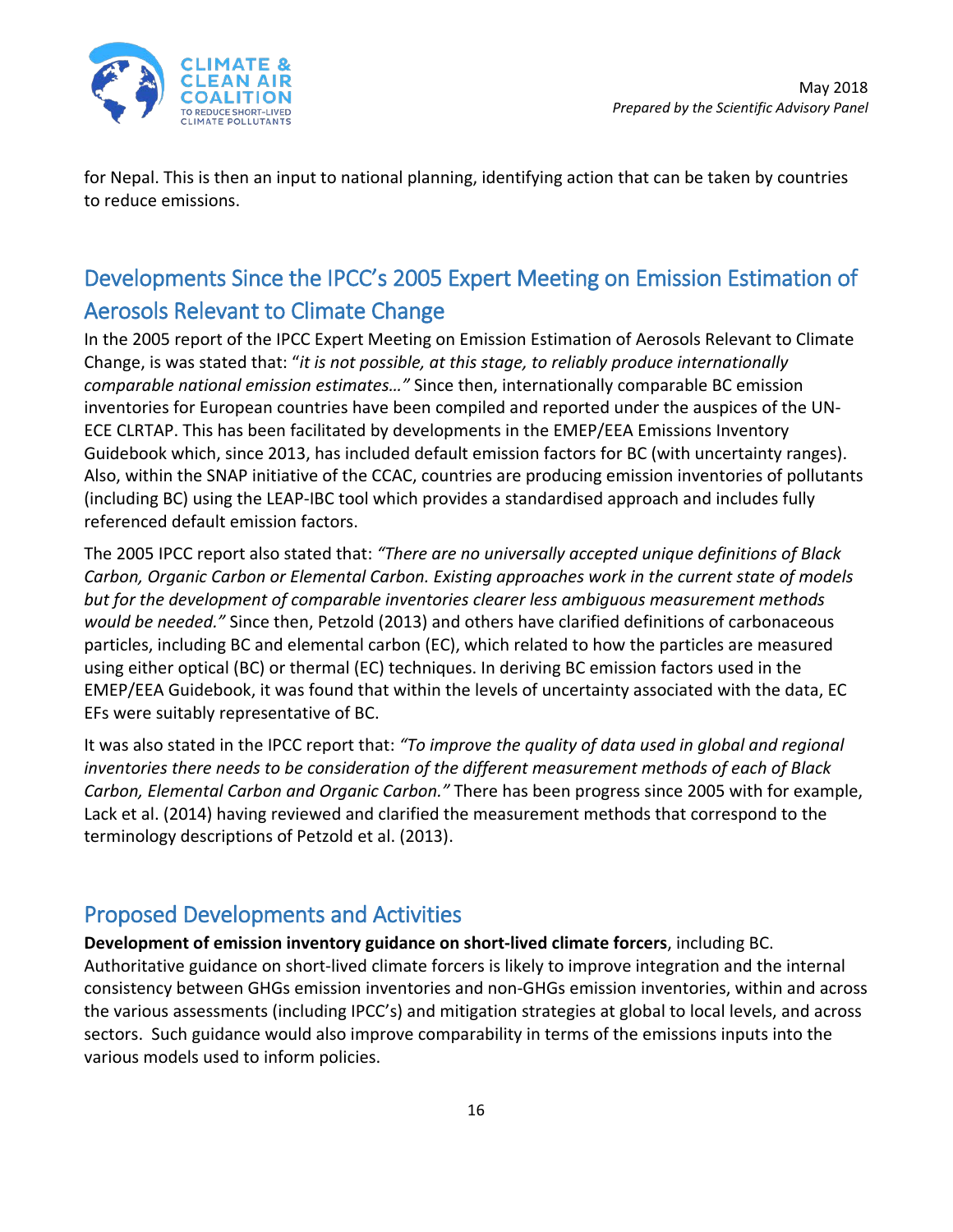

**Emission Factor database:** A comprehensive, transparent (fully referenced), on-line emission factor database (for BC, OC and other co-emitted substances, including  $CO<sub>2</sub>$ ) for use globally, is required to drive quality improvement of the BC emission inventories and to reduce the uncertainty. Focus can be put on those emission sources of importance for SLCP mitigation, especially those relevant to sources that are currently not well-characterised in the EMEP/EEA Emission Inventory Guidebook and IPCC Guidelines. It should also include uncertainty ranges for each emission factor.

**Voluntary development and exchange of emission inventories:** Countries are encouraged to compile emission inventories of BC and co-emitted substances and share the information to promote mutual learning. The inventories should include uncertainty estimates to help identify the major sources of uncertainty on which future efforts to improve the inventory might be focused.

**Support to, and co-ordination of, regional inventory guidelines:** The EMEP/EEA Emissions Inventory Guidebook is formally updated every three years, and contributions to this process would be constructive (particularly because updating the BC emissions methodologies are not assigned a high priority). In addition, separate guidance and methodologies that may be developed for global regions other than the UN/ECE should be done so in a way that provides as much consistency and alignment as possible with the EMEP/EEA Emissions Inventory Guidebook.

**Promotion of further research:** Uncertainties in BC emissions can be reduced by promoting further research, as needed, to improve the quality of activity data and emission factors, especially for sources in developing countries.

**Advisory service and guidance:** Emission Inventory developers and users need to be advised on the choice of suitable emissions factors (for BC and co-emitted substances). They also need guidance on how to estimate emission inventory uncertainties.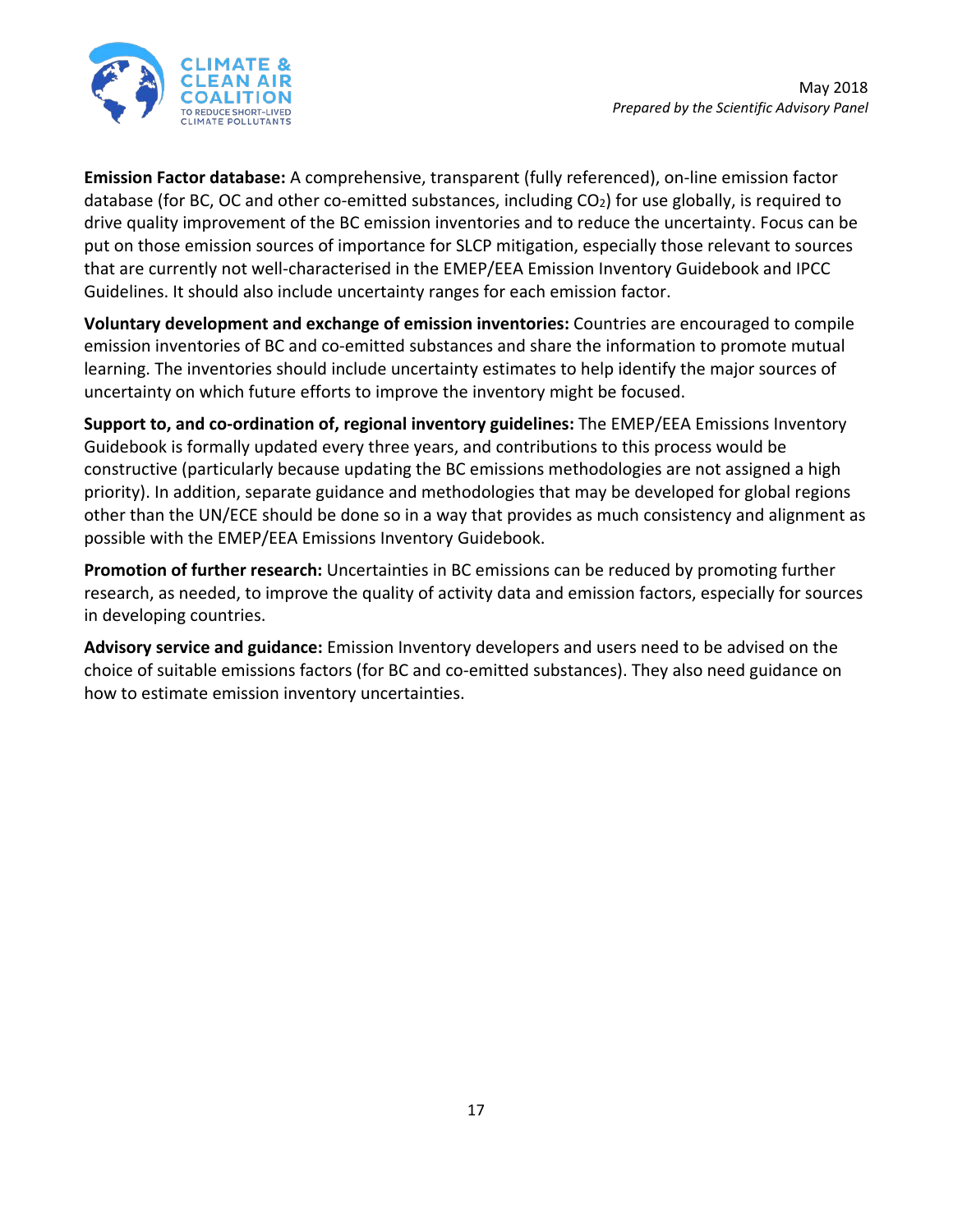

- <span id="page-17-0"></span>Bibliography<br>Andres, R. J., Boden, T. A., Bréon, F.-M., Ciais, P., Davis, S., Erickson, D., Gregg, J. S., Jacobson, A., Marland, G., Miller, J., Oda, T., Olivier, J. G. J., Raupach, M. R., Rayner, P., and Treanton, K.: A synthesis of carbon dioxide emissions from fossil-fuel combustion, Biogeosciences, 9, 1845–1871, https://doi.org/10.5194/bg-9-1845-2012, 2012.
- Baumgardner, D., Kok, G.L., Raga, G.B., 2007. On the diurnal variability of particle properties related to light absorbing carbon in Mexico City. Atmos. Chem. Phys., 7, 2517e2526. 2007.
- Bond, T. C., Streets, D. G., Yarber, K. F., Nelson, S. M., Woo, J. H., and Klimont, Z.: A technology-based global inventory of black and organic carbon emissions from combustion, J. Geophys. Res., 109, 1–43[, https://doi.org/10.1029/2003JD003697,](https://doi.org/10.1029/2003JD003697) 2004.
- Bond, T. C., Bhardwaj, E., Dong, R., Jogani, R., Jung, S., Roden, C., Streets, D. G., and Trautmann, N. M.: Historical emissions of black and organic carbon aerosol from energy-related combustion, 1850–2000, Global Biogeochem. Cy., 21, 1–16, https://doi.org/10.1029/2006GB002840, 2007.
- Bond, T. C., Doherty, S. J., Fahey, D. W., Forster, P. M., Berntsen, T., DeAngelo, B. J., Flanner, M. G., Ghan, S., Kärcher, B., Koch, D., Kinne, S., Kondo, Y., Quinn, P. K., Sarofim, M. C., Schultz, M. G., Schul, M., Venkataraman, C., Zhang, H., Zhang, S., Bellouin, N., Guttikunda, S. K., Hopke, P. K., Jacobson, M. Z., Kaiser, J. W., Klimont, Z., Lohmann, U., Schwarz, J. P., Shindell, D., Storelvmo, T., Warren, S. G., and Zender, C. S.: Bounding the role of black carbon in the climate system: A scientific assessment, J. Geophys. Res.-Atmos., 118, 5380– 5552, https://doi.org/10.1002/jgrd.50171, 2013.
- Briggs, N.L., and Long, C.M.: Critical review of black carbon and elemental carbon source apportionment in Europe and the United States. Atmospheric Environment, 144, 409-427. 2016.
- CCAC-LAC: Regional Assessment of Short-Lived Climate Pollutants for Latin Americ and the Caribbean. Climate and Clean Air Coalition and United Nations Environment Programme. http://www.ccacoalition.org/en/news/integrated-assessment-short-lived-climatepollutants-latin-america-and-caribbean-released. 2018.
- CEC North American Black Carbon Emissions Estimation Guidelines: Recommended Methods for Estimating Black Carbon Emissions. Montreal, Canada: Commission for Environmental Cooperation. 89pp. http://www3.cec.org/islandora/en/item/11629-northamerican-black-carbon-emissions-recommended-methods-estimating-black-en.pdf. 2015.
- Chen, X., Zhang, Z., Engling, G., Zhang, R., Tao, J., Lin, M., Sang, X., Chan, Ch., Li, S, and Li, Y: Characterization of fine particulate black carbon in Gunagzhou, a megacity in South China. Atmospheric Pollution Research, 5, 361-370. 2014.
- Chow, J.C., Watson, J.G., Edgerton, S.A. and Vega, E.: Chemical composition of PM2.5 and PM10 in Mexico City during winter 1997. Sci. Total Environ. 287, 177-201. 2002.
- Chow, J. C., Watson, J. G., Lowenthal, D. H., Antony Chen, L.-W., and Motallebi, N.: PM2.5 source profiles for black and organic carbon emission inventories, Atmos. Environ., 45, 5407–5414, 2011.
- Christoforou, C., Salmon, L., Hannigan, M., Solomon, P., and Cass, G R.: Trends in fine particle concentration and chemical composition in southern California. J. Air & Waste Manag. Assoc. 50, 43e53. 2000.
- Cofala, J., Amann, M., Klimont, Z., Kupiainen, K., and H¨oglund-Isaksson, L.: Scenarios of Global Anthropogenic Emissions of Air Pollutants and Methane until 2030, Atmos. Environ., 41, 8486–8499, doi:10.1016/j.atmosenv.2007.07.010, 2007.
- Crippa, M., Guizzardi, D., Muntean, M., Schaaf, E., Dentener, F., van Aardenne, J. A., Monni, S., Doering, U., Olivier, J. G. J., Pagliari, V., and Janssens-Maenhout, G.: Gridded Emissions of Air Pollutants for the period 1970–2012 within EDGAR v4.3.2, Earth Syst. Sci. Data Discuss. https://doi.org/10.5194/essd-2018-31, in review, 2018.
- Dominici F, Peng, R., and Bell, M.: Fine particulate air pollution and hospital admission for cardiovascular and respiratory diseases. *Journal of the American Medical Association*, 295(10):1127–1134. 2006.
- ECCC: Canada´s Black Carbon Inventory 2017 Edition. Environment and Climate Change Canada.
- EPA: Integrated science assessment for particulate matter (final report). Washington, DC, United States Environmental Protection Agency (http://cfpub.epa.gov/ncea/cfm/recordisplay.cfm?deid=216546#Download). 2009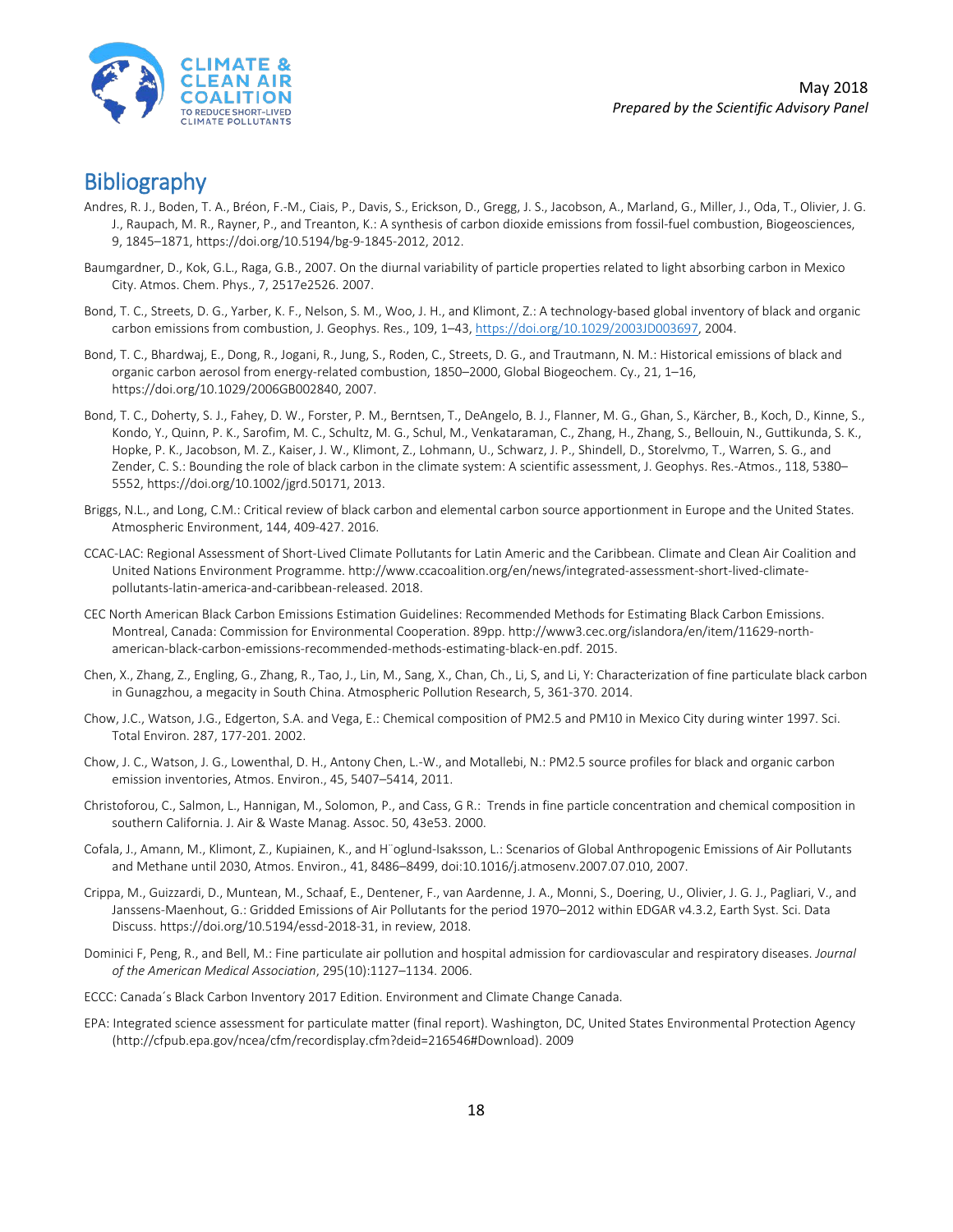

- EPA: Black Carbon Report to Congress, Washington, DC, United States Environmental Protection Agency. (https://yosemite.epa.gov/sab/sabproduct.nsf/fedrgstr\_activites/BC%20Report%20to%20Congress!OpenDocument&TableRow=2.0#2 ). 2011.
- EC-JRC/PBL: Emission Database for Global Atmospheric Research (EDGAR), release version 4.3.1, http://edgar.jrc.ec.europa.eu/overview.php?v=431 (last access: 15 January 2018), 2016.
- EMEP/EEA Air pollutant emission inventory guidebook. EEA Technical report No 21/2016. European Environment Agency [https://www.eea.europa.eu/publications/emep-eea-guidebook-2016.](https://www.eea.europa.eu/publications/emep-eea-guidebook-2016)
- Evans, M., Kholod, N., Kuklinski, T., Denysenko, A., Smith, S.J., Staniszewski, A., Hao, W.M., Liu, L., and Bond, T. Black Carbon emissions in Russia: A critical review. Atmospheric Environment 163:9-21. 2017.
- Gramsch, E., Caceres, D., Oyola, P., Reyes, F., Vasquez, Y., Rubio, M.A., and Sanchez, G.: Influence of surface and subsidence thermal inversion on PM2.5 and black carbon concentration. Atmos. Environ. 98, 290-298. 2014.
- Granier, C., Bessagnet, B., Bond, T., D'Angiola, A., Denier van der Gon, H., Frost, G. J., Heil, A., Kaiser, J. W., Kinne, S., Klimont, Z., Kloster, S., Lamarque, J.-F., Liousse, C., Masui, T., Meleux, F., Mieville, A., Ohara, T., Raut, J.-C., Riahi, K., Schultz, M. G., Smith, S. J., Thompson, A., Aardenne, J., Werf, G. R., and Vuuren, D. P.: Evolution of anthropogenic and biomass burning emissions of air pollutants at global and regional scales during the 1980–2010 period, Climatic Change, 109, 163–190, https://doi.org/10.1007/s10584-011-0154-1, 2011.
- Guan, D., Liu, Z., Geng, Y., Lindner, S. and Hubacek, K.: The gigatonne gap in China's carbon dioxide inventories. Nature Climate Change volume 2, pages 672–675. doi:10.1038/nclimate1560. 2012.
- Hoesly, Rachel M., Steven J. Smith , Leyang Feng, Zbigniew Klimont, Greet Janssens-Maenhout, Tyler Pitkanen, Jonathan J. Seibert, Linh Vu, Robert J. Andres, Ryan M. Bolt, Tami C. Bond, Laura Dawidowski, Nazar Kholod, June-ichi Kurokawa, Meng Li, Liang Liu, Zifeng Lu, Maria Cecilia P. Moura, Patrick R. O'Rourke, and Qiang Zhang: Historical (1750–2014) anthropogenic emissions of reactive gases and aerosols from the Community Emissions Data System (CEDS). Geosci. Model Dev., 11, 369–408, https://doi.org/10.5194/gmd-11-369- 2018, 2018.
- IEA: IEA Energy Statistics, http://www.iea.org/statistics/, 2015.
- IPCC Intergovernmental Panel on Climate Change, Good practice guidance and uncertainty management in national greenhouse gas inventories, Tech. Support Unit, Natl. Greenhouse Gas Invent. Programme, Hayama, Japan. 2000.
- IPCC, 2006 IPCC Guidelines for National Greenhouse Gas Inventories, Volume 1 General Guidance and Reporting [\(www.ipcc](http://www.ipcc-nggip.iges.or.jp/public/2006gl/vol1.htm)[nggip.iges.or.jp/public/2006gl/vol1.htm\).](http://www.ipcc-nggip.iges.or.jp/public/2006gl/vol1.htm)
- IPCC, 2013: Climate Change: The Physical Science Basis. Contribution of Working Group I to the Fifth Assessment Report of the Intergovernmental Panel on Climate Change Cambridge University Press, Cambridge, United Kingdom and New York, NY, USA. 2013.
- IPCC, 2014: Summary for Policymakers. In: Climate Change: Mitigation of Climate Change. Contribution of Working Group III to the Fifth Assessment Report of the Intergovernmental Panel on Climate Change [Edenhofer, O., R. Pichs-Madruga, Y. Sokona, E. Farahani, S. Kadner, K. Seyboth, A. Adler, I. Baum, S. Brunner, P. Eickemeier, B. Kriemann, J. Savolainen, S. Schlömer, C. von Stechow, T. Zwickel and J.C. Minx (eds.)]. Cambridge University Press, Cambridge, United Kingdom and New York, NY, USA. 2014.
- Jacobson, M.Z.: Strong radiative heating due to the mixing state of BC in atmospheric aerosols. Nature, 409. 2001.
- Jacobson, M.Z.: Control of fossil-fuel particulate black carbon and organic matter, possibly the most effective method of slowing global warming. Journal of Geophysical Research, 107, 4410. (doi:10.1029/2001jd001376). 2002.
- Junker, C. and Liousse, C.: A global emission inventory of carbonaceous aerosol from historic records of fossil fuel and biofuel consumption for the period 18601997, Atmos. Chem. Phys., 8, 1195–1207, doi:10.5194/acp-8-1195-2008, 2008.
- Klimont, Z., Kupiainen, K., Heyes, C., Purohit, P., Cofala, J., Rafaj, P., Borken-Kleefeld, J. and Schöpp, W. Global anthropogenic emissions of particulate matter including black carbon. Atmospheric Chemistry and Physics 17, 8681-8723 [https://doi.org/10.5194/acp-17-8681-](https://doi.org/10.5194/acp-17-8681-2017) [2017,](https://doi.org/10.5194/acp-17-8681-2017) 2017.
- Klimont, Z., Cofala, J., Xing, J., Wei, W., Zhang, C., Wang, S., Kejun, J., Bhandari, P., Mathur, R., Purohit, P., Rafaj, P., Chambers, A., Amann, M., and Hao, J.: Projections of SO2, NOx , and carbonaceous aerosols emissions in Asia, Tellus, 61B, 602– 617,https://doi.org/10.1111/j.1600-0889.2009.00428.x, 2009.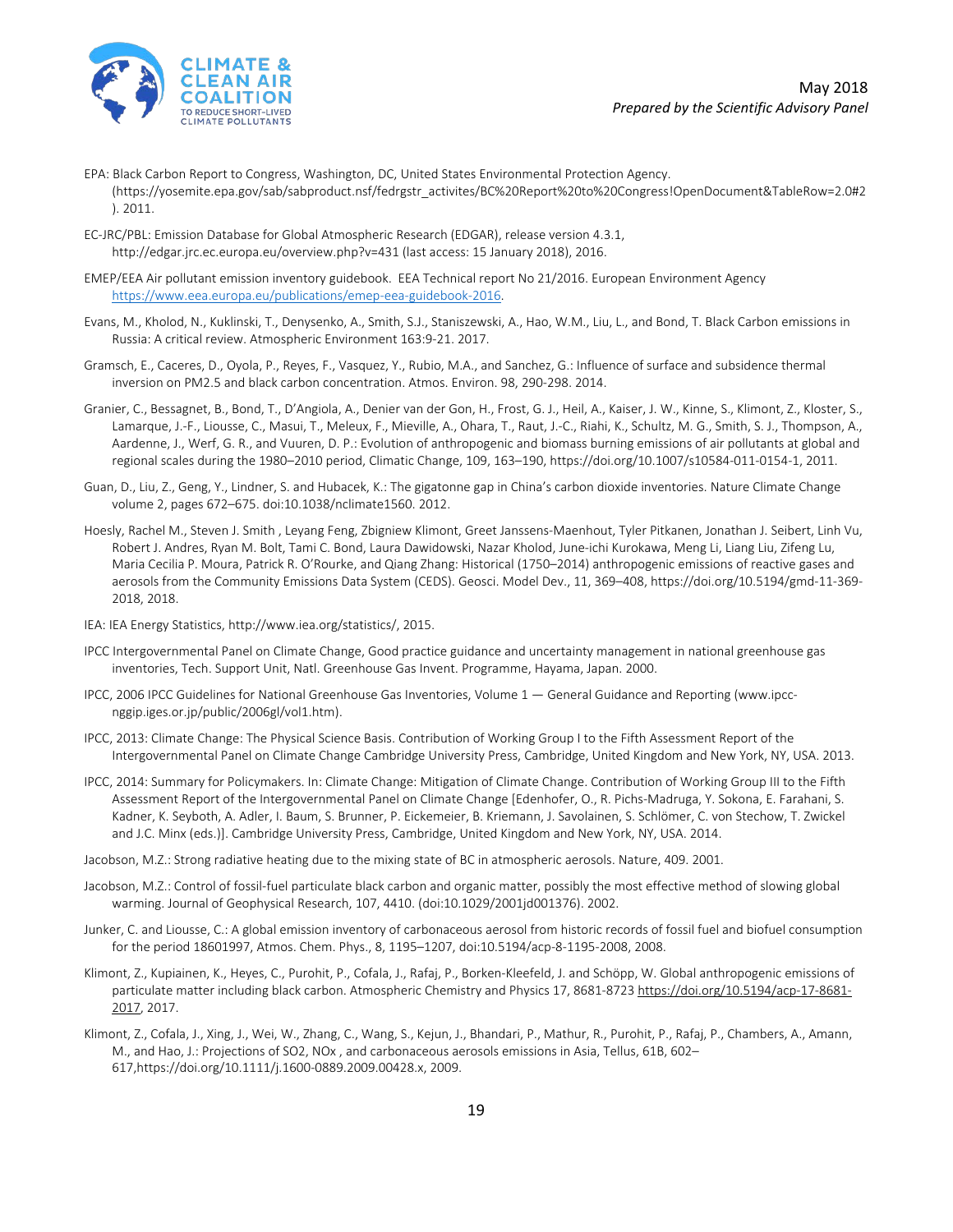

- Klimont, Z., Smith, S. J., and Cofala, J.: The last decade of global anthropogenic sulfur dioxide: 2000–2011 emissions, Environ. Res. Lett., 8, 014003, https://doi.org/10.1088/1748-9326/8/1/014003, 2013.
- Kupiainen, K. and Klimont, Z.: Primary emissions of fine carbonaceous particles in Europe, Atmos. Environ., 41, 2156– 2170,https://doi.org/10.1016/j.atmosenv.2006.10.066, 2007.
- Lack, D. A., Moosmüller, H., McMeeking, G. R., Chakrabarty, R. K., & Baumgardner, D. Characterizing elemental, equivalent black, and refractory black carbon aerosol particles: a review of techniques, their limitations and uncertainties. Analytical and Bioanalytical Chemistry, 406(1), 99–122[. http://doi.org/10.1007/s00216-013-7402-3,](http://doi.org/10.1007/s00216-013-7402-3) 2014.
- Lamarque, J.-F., Bond, T. C., Eyring, V., Granier, C., Heil, A., Klimont, Z., Lee, D., Liousse, C., Mieville, A., Owen, B., Schultz, M. G., Shindell, D., Smith, S. J., Stehfest, E., Van Aardenne, J., Cooper, O. R., Kainuma, M., Mahowald, N., McConnell, J. R., Naik, V., Riahi, K., and van Vuuren, D. P.: Historical (1850–2000) gridded anthropogenic and biomass burning emissions of reactive gases and aerosols: methodology and application, Atmos. Chem. Phys., 10, 7017–7039, https://doi.org/10.5194/acp-10-7017-2010, 2010.
- Liu, Z., Guan, D., Wei, W., Davis, S.J., Ciais, P., Bai, J., Peng, P., Zhang, Q., Hubacek, K., Marland, G., Andres, R.J., Crawford-Brown, D., Lin, J., Zhao, H., Hong, C., Boden, T.A., Feng, K., Peters, G.P., Xi, JF., Liu, H., Yuan Li, Y., Zhao, Y., Zeng, N., and He, K. : Reduced carbon emission estimates from fossil fuel combustion and cement production in China. Nature, 524, 335–338. doi:10.1038/nature14677. 2015.
- Milne, A. E., Glendining, M. J., Lark, R. M., Perryman, S. A. M., Gordon, T., & Whitmore, A. P. Communicating the uncertainty in estimated greenhouse gas emissions from agriculture. Journal of Environmental Management, 160, 139–153. [http://doi.org/10.1016/j.jenvman.2015.05.034,](http://doi.org/10.1016/j.jenvman.2015.05.034) 2015.
- OECD: The economic consequences of outdoor air pollution. Organisation for Economic Co-operation and Development. http://www.oecd.org/env/the-economic-consequences-of-outdoor-air-pollution-9789264257474-en.htm. 2016.
- Petzold A, Ogren JA, Fiebig M, Laj P, Li S-M, Baltensperger U, Holzer-Popp T, Kinne S, Pappalardo G, Sugimoto N, Wehrli C, Wiedensohler A, Zhang X-Y. Recommendations for the interpretation of "black carbon" measurements. Atmos. Chem. Phys., 13, 8365-8379, 2013.
- Rajarathnam, U., Athalye, V., Ragavan, S., Maithel, S., Lalchandani, D., Kumar, S., Baum, E., Weyant, C. and Bond, T. Assessment of air pollutant emissions from brick kilns. Atmospheric Environment 98:549-533. 2014.
- Shindell, D.; Kuylenstierna, J.C.I.; Faluvegi, G.; Milly, G.; Emberson, L.; Hicks, K.; Vignati, E.; Van Dingenen, R.; Janssens-Maenhout, G.; Raes, F.; Pozzoli, L.; Amann, M.; Klimont, Z.; Kupiainen, K.; Höglund-Isaksson, L.; Anenberg, S.C.; Muller, N.; Schwartz, J.; Streets, D.; Ramanathan, V.; Oanh, N.T.K.; Williams, M.; Demkine, V.; Fowler, D., Simultaneously mitigating near-term climate change and improving human health and food security, Science, 335(6065), 183–189, doi:10.1126/science.1210026. 2012.
- Smith KR, Jerrett M, Anderson HR, Burnett RT, Stone V, Derwent R, Atkinson RW, Cohen A, Shonkoff SB, Krewski D, Pope CA, Thun MJ, Thurston G: Health and climate change 5: public health benefits of strategies to reduce greenhouse-gas emissions: health implications of short-lived greenhouse pollutants. Lancet 374(9707):2091–2103. doi:10.1016/S0140-6736(09)61716-5, 2009.
- Smith, S. J., van Aardenne, J., Klimont, Z., Andres, R. J., Volke, A., and Delgado Arias, S.: Anthropogenic sulfur dioxide emissions: 1850–2005, Atmos. Chem. Phys., 11, 1101-1116, https://doi.org/10.5194/acp-11-1101-2011, 2011.
- Ramanathan, V., and Carmichael, G.: Global and regional climate change dur to black carbon. Nature Geoscience, 1, 221–227. 2008.
- van Marle, M. J. E., Kloster, S., Magi, B. I., Marlon, J. R., Daniau, A.-L., Field, R. D., Arneth, A., Forrest, M., Hantson, S., Kehrwald, N. M., Knorr, W., Lasslop, G., Li, F., Mangeon, S., Yue, C., Kaiser, J. W., and van der Werf, G. R.: Historic global biomass burning emissions for CMIP6 (BB4CMIP) based on merging satellite observations with proxies and fire models (1750–2015), Geosci. Model Dev., 10, 3329– 3357, https://doi.org/10.5194/gmd-10-3329-2017, 2017.
- Viidanoja, J., Sillanpää, M., Laakia, J., Kerminen, V-M., Hillamo, R., Aarnio, P., and Koskentalo, T.: Organic and black carbon in PM2.5 and PM10: 1 year of data from an urban site in Helsinki, Finland. Atmospheric Environment, 36, 3183-3193. 2002.
- WHO/EU-REVIHAAP: "Review of evidence on health aspects of air pollution REVIHAAP" Project Technical Report. Report jointly sponsored by the European Union and the WHO Regional Office for Europe. 2013. http://www.euro.who.int/\_\_data/assets/pdf\_file/0004/193108/REVIHAAP-Final-technical-report.pdf)
- WHO, 2016: Ambient air pollution: a global assessment of exposure and burden of disease. 2016. http://apps.who.int/iris/bitstream/handle/10665/250141/9789241511353-eng.pdf?sequence=1